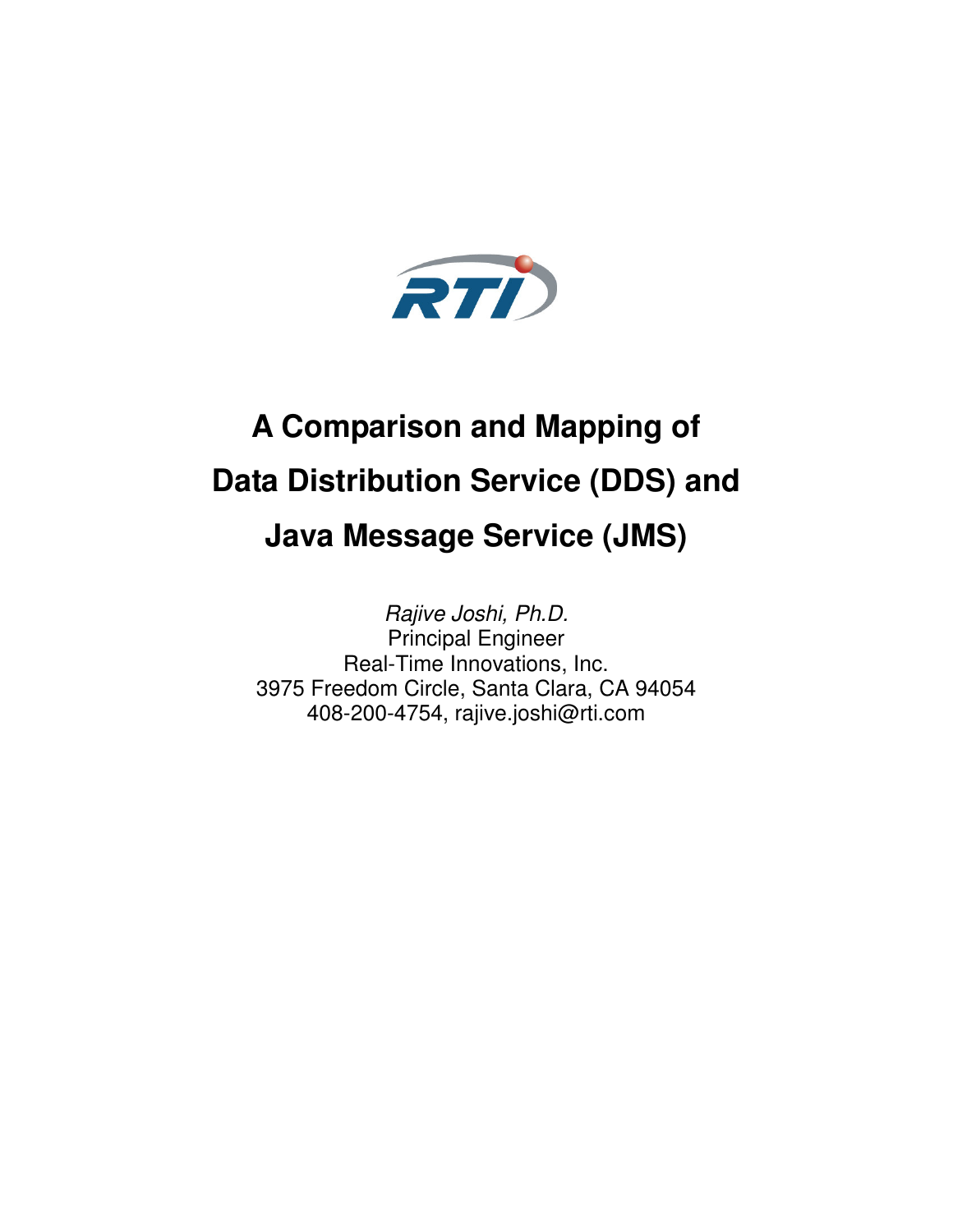### **Abstract**

Data-centric design is emerging as a key tenet for building advanced datacritical distributed embedded and enterprise systems. DDS and JMS are popular middleware API standards that are easy to use, and offer the benefits of using a publish-subscribe communication model resulting in loosely coupled scalable distributed applications. However, their differences have significant impact on a data-centric design.

DDS and JMS are based on fundamentally different paradigms with respect to data modeling, dataflow routing, discovery, and data typing; yet they offer a similar and easy to use experience to the application programmer. They differ significantly in their support for data filtering and transformation, connectivity monitoring, redundancy and replication, and delivery effort. Each also offers some distinct capabilities; and they both offer some equivalent capabilities. We provide a detailed functional comparison of the two standards, and discuss their implications on datacentric design.

We also discuss the practical considerations and differences in using the two standards. These include middleware architecture, platform support, interoperability, transports, security, administration, performance, scalability, real-time application specific support, and enterprise application specific support.

DDS and JMS APIs may be used together in an application. The can leverage each other via JMS-DDS bridging, JMS/DDS bindings, or by using DDS for JMS discovery. We discuss these approaches and their suitability for different data-centric integration scenarios.

DDS and JMS merit careful consideration for data-centric design and integration. Using one or both can considerably simplify data-centric development, and help maintain the focus on application issues, rather than becoming hijacked by communication and data delivery concerns.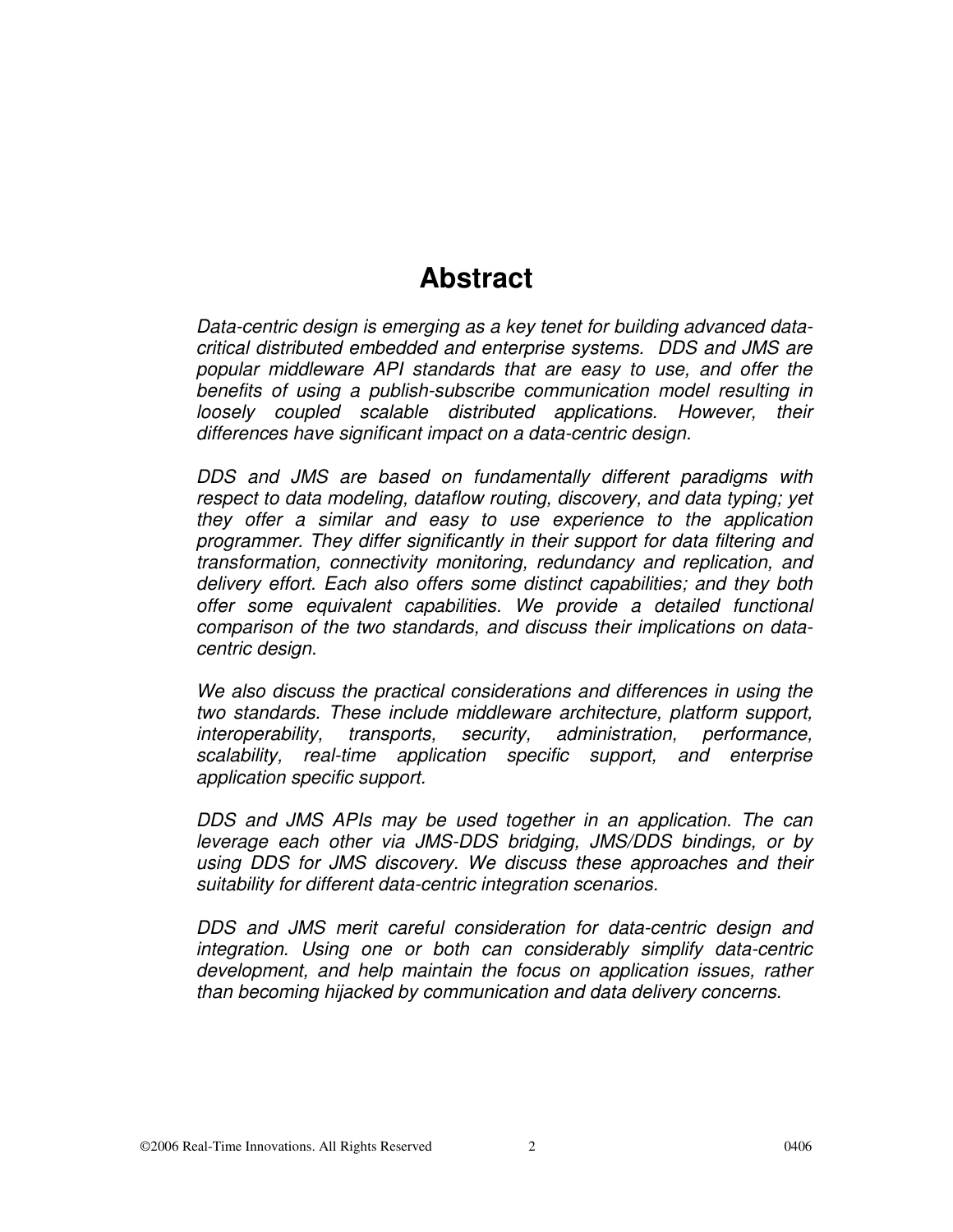# **Introduction**

### **Emergence of data-centric design**

Data-centric design is emerging as a key tenet for building advanced data-critical embedded and enterprise systems, as result of the growing popularity of cheap and widespread data collection "edge" devices, the easy availability of high performance messaging and database technology, and the increasing adoption of SOA and Web Services in the enterprise world. As computation and storage costs continue to drop faster than network costs, the trend is to move data and computation locally, using data distribution technology to move data between the nodes as and when needed.

Data-centric design is key to systems which exhibit some or all of the following five characteristics: (a) participants are distributed; (b) interactions between participants are data-centric and not object-centric; often these can be viewed as "dataflows" that may carry information about identifiable data-objects; (c) data is critical because of large volumes, or predictable delivery requirements, or the dynamic nature of the entities; (d) computation is time sensitive and may be critically dependent on the predictable delivery of data, (e) storage is local. Examples of data-centric systems are found in traffic control, command and control, networking equipment, industrial automation, robotics, simulation, medical, supply chain, and financial processing.

Several middleware technologies and standards have been applied to construction of distributed systems including DDS, JMS, EJB, HLA, CORBA, CORBA Notification Service. These middleware technologies fit the requirements of data-centric distributed systems to varying degrees. Specific requirements demanded by data-centric distributed systems include (1) ability to specify structured data models; (2) ability to dynamically specify and (re)configure the data flows; (3) ability to describe delivery requirements per data flow; (4) ability to specify and control middleware resources such as queues and buffering; (5) resiliency to individual node or participant failures; and (6) performance and scalability with respect to number of nodes, participants, and data flows.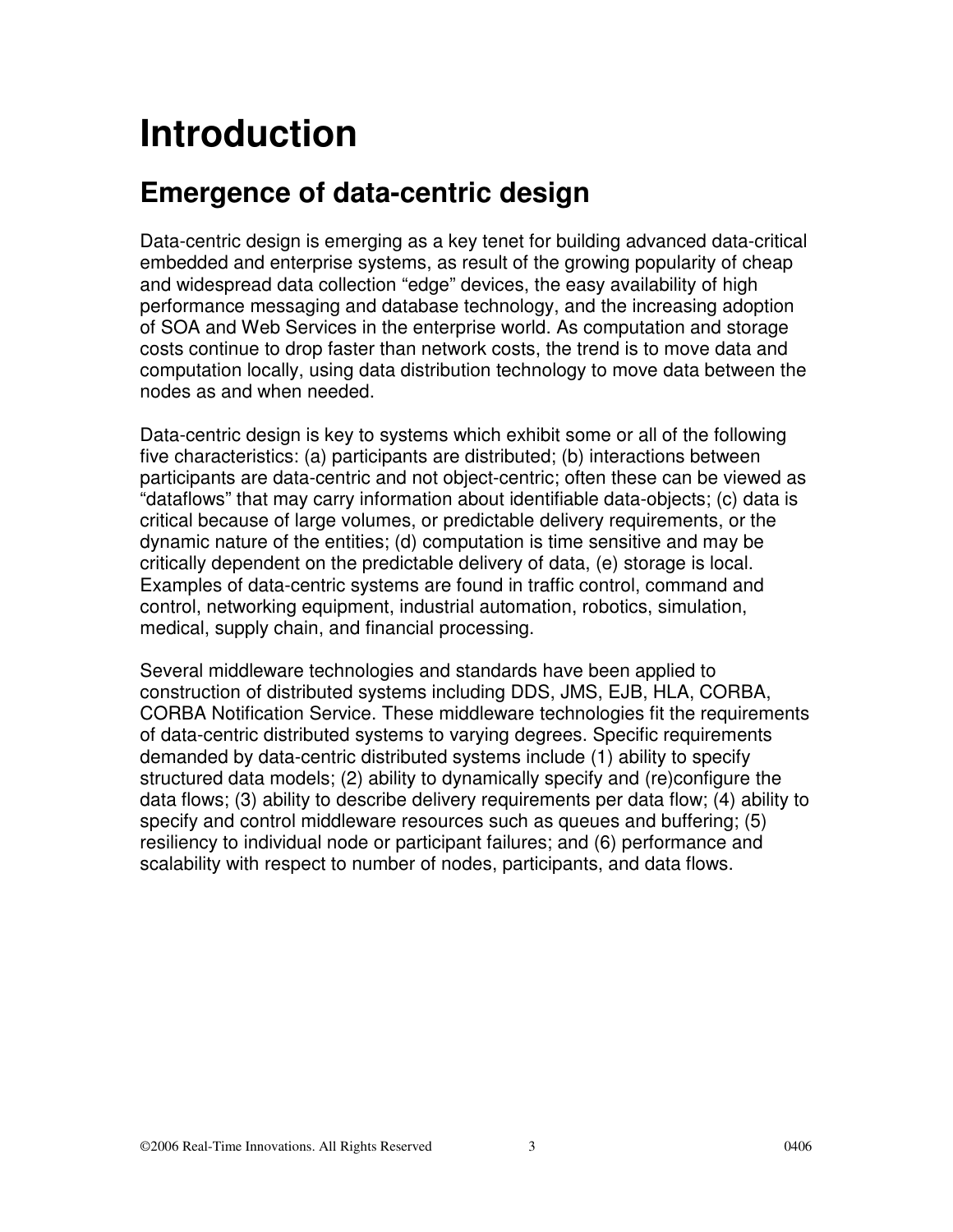### **Data-centric design with DDS and JMS**

DDS and JMS are popular publish-subscribe middleware technologies that have been used to address the requirements of data-centric distributed-system design.

Data Distribution Service (DDS) is a formal standard from the Object management Group (OMG) popular in embedded systems, especially in industrial automation, aerospace, and defense applications. DDS specifies an API designed for enabling real-time data distribution. It uses a publish-subscribe communication model, and supports both messaging and data-object centric data models.

Java Message Service (JMS) is a defacto industry standard popular in the enterprise systems for messaging applications. JMS specifies a Java API for wrapping message-oriented middleware (MOM) APIs, so that portable application (Java) application code may be written. In that respect, it is similar to other Java APIs such as JDBC for abstracting database access, or JNDI for abstracting naming and directory services. JMS uses a publish-subscribe communication model, and a messaging or eventing data model.

DDS and JMS are similar in some respects. They both provide standardized APIs to preserve application portability across middleware vendors; both use a publish-subscribe (P-S) communication model. The P-S communication model (Figure 1), uses asynchronous message passing between concurrently operating subsystems. The publish-subscribe model connects anonymous information producers with information consumers. The overall distributed system is composed of processes, each running in a separate address space possibly on different computers. We will call each of these processes a "participant application". A participant may be a producer or consumer of data, or both.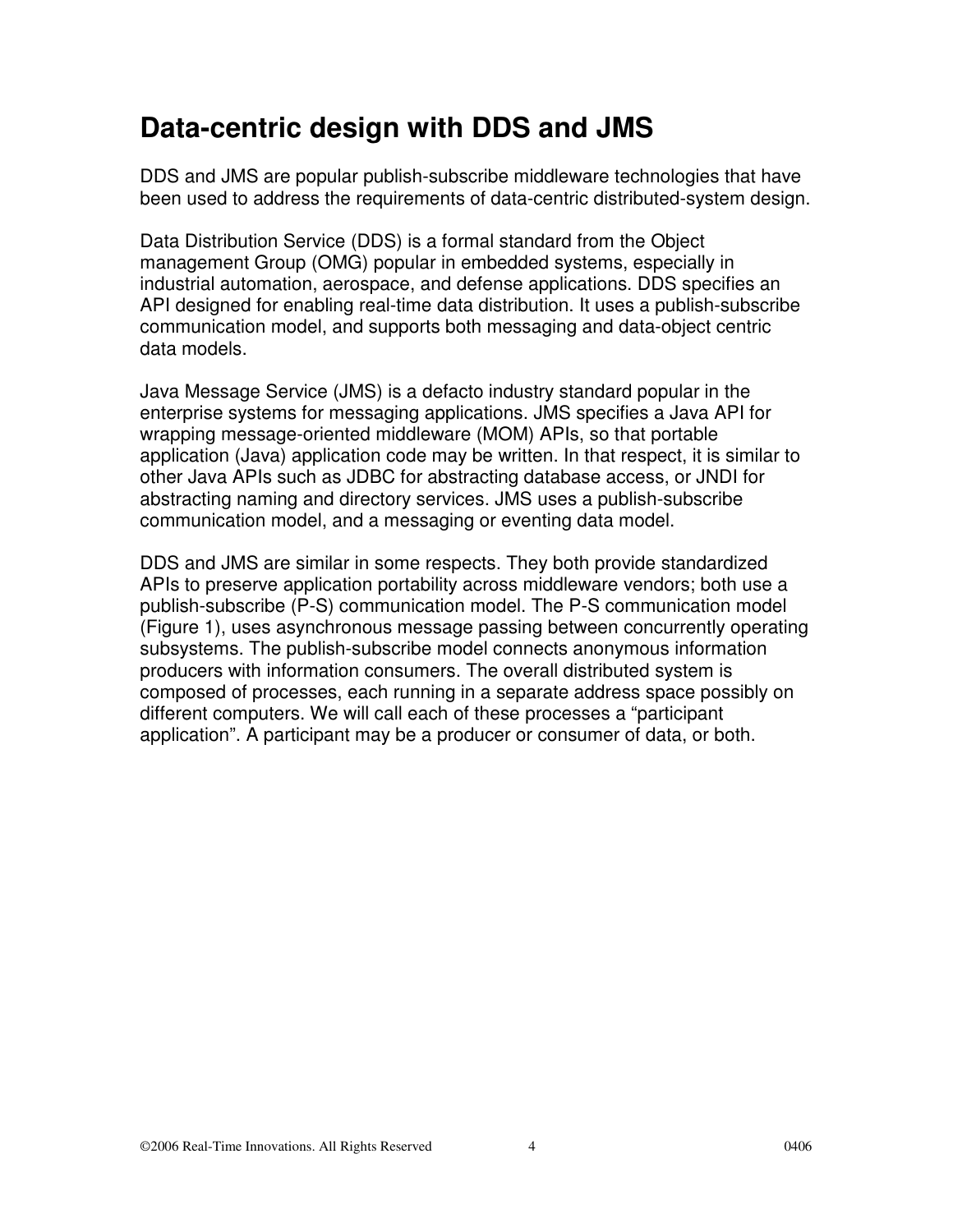### **Publish-Subscribe Middleware**



#### **Decouples Producers and Consumers**

#### **Figure 1 Publish-subscribe middleware decouples information producers from consumers.**

Data producers declare the topics on which they intend to publish data; data consumers subscribe to the topics of interest. When a data producer publishes some data on a topic, all the consumers subscribing to that topic receive it. The data producers and consumers remain anonymous, resulting in a loose coupling of sub-systems, which is well suited for data-centric distributed applications.

Using DDS or JMS middleware can simplify distributed data-centric application design. The P-S communication model enables a robust service based application architecture that decouples participants from one another, provides location transparency, and flexibility to dynamically add or remove participants. Thus, DDS or JMS middleware often serves as the integration glue or the "data bus" interconnecting the participants producing or consuming data.

Both DDS and JMS APIs are intuitive and easy to use, and their popularity mitigates the risk in utilizing them for new data-centric designs.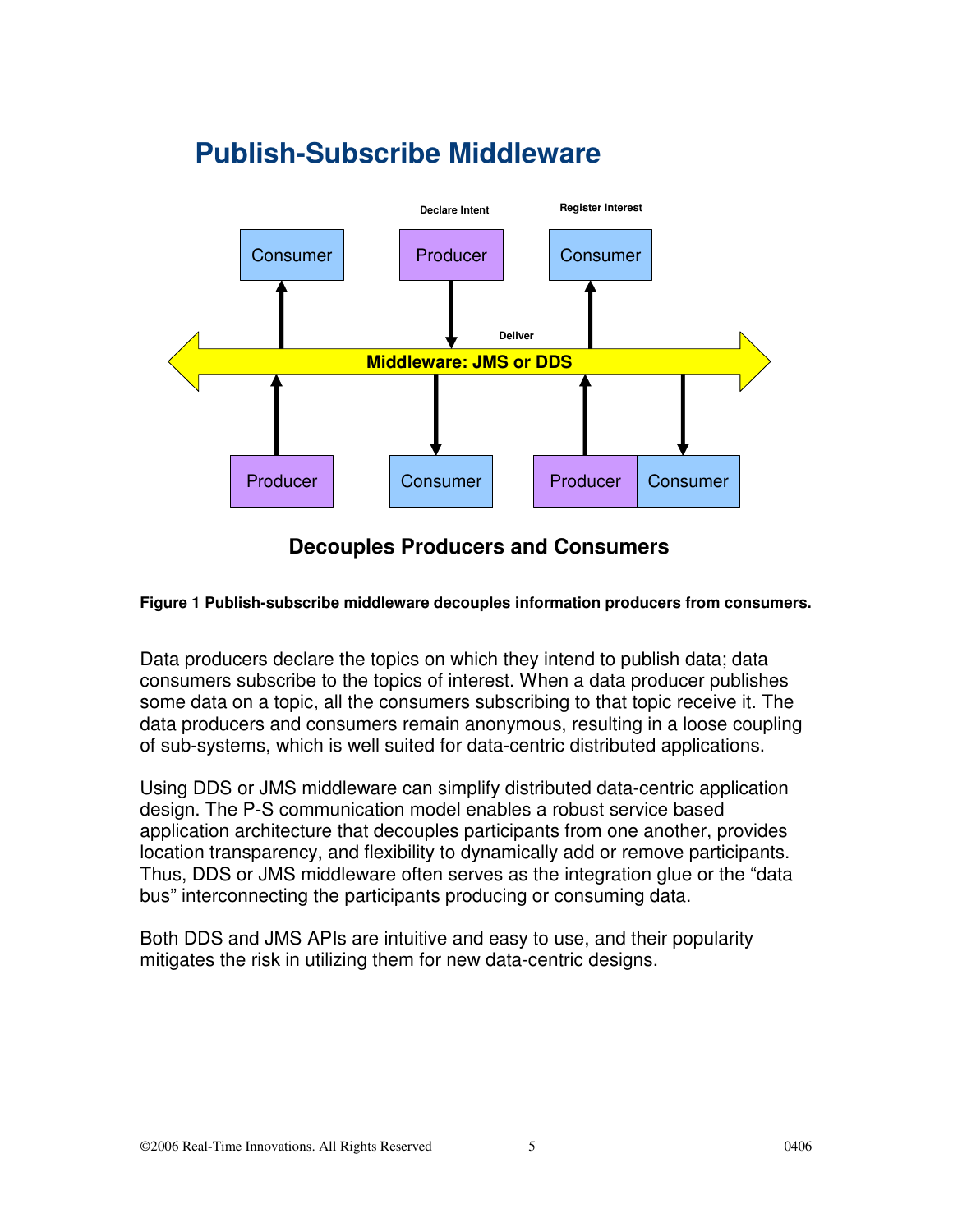DDS and JMS differ in their ability to cater to the key data-centric design requirements. We discuss these differences with respect to the requirements of data-centric systems including (1) data modeling and manipulation, including lifecycle management, data filtering, and transformation; (2) dataflow routing and discovery, including point to point connectivity; (3) delivery quality of service (QoS) per data flow, including delivery effort levels, timing control, ordering control, time-to-live, and message priority; (4) resource specification and management, including resource limits, and history; (5) resiliency to failures, including redundancy and failover, and status notifications; and (6) performance and scalability.

DDS is newer standard based on fundamentally different paradigms than JMS, with regards to data modeling, dataflow routing, discovery, and data typing; these differences enable applications designers with powerful new architectural possibilities. Despite these differences, the user experience of writing to DDS APIs is similar to that of JMS APIs. Also, they both provide support for persistent delivery, and time-to-live for a data item. .

DDS offers several enhanced capabilities with respect to data filtering and transformation, connectivity monitoring, redundancy and replication, and delivery effort. DDS offers new capabilities with respect to data-object lifecycle management, predictable delivery, delivery ordering, transport priority, resource management, and status notifications.

Distinctive DDS capabilities include data modeling and lifecycle management, automatic dataflow routing, spontaneous discovery, content based filtering and transformation, per dataflow connectivity monitoring, simple redundancy and replication, delivery ordering, and real-time specific features such as best efforts delivery, predictable delivery, resource management, and status notifications.

JMS offers some capabilities not offered by DDS. Distinctive JMS capabilities include point-to-point delivery to exactly one of many consumers, message priority, and enterprise specific features such as full transactional support, and application level acknowledgements.

DDS is amenable to a decentralized peer-to-peer architecture, which can be more robust and efficient compared to centralized server based architecture commonly used for JMS. Unlike JMS, which is a Java language standard, standard DDS APIs are available in many languages. Neither DDS nor JMS provide an interoperability protocol, although there is one currently under standardization for DDS. Neither specifies a transport model, although there are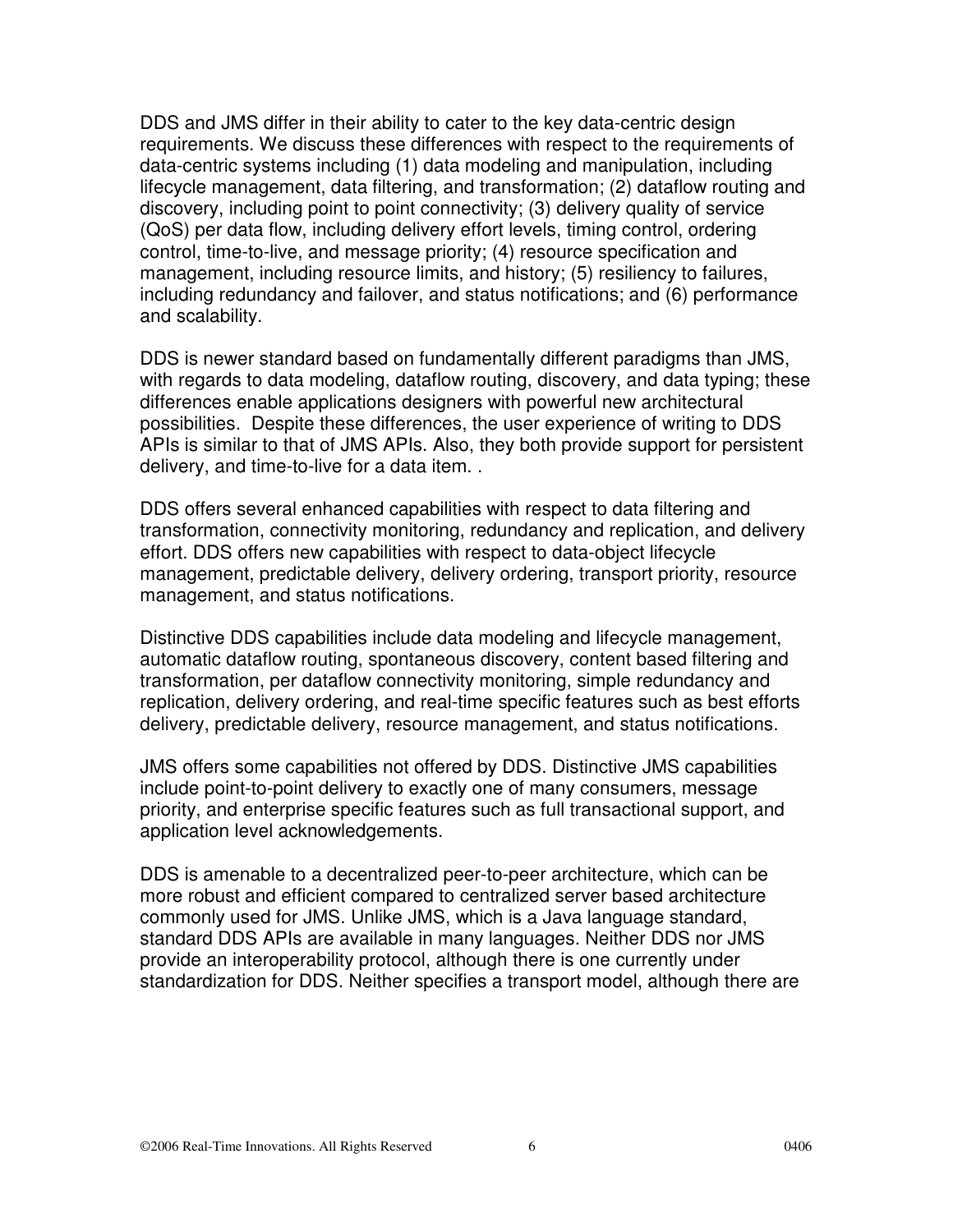some capabilities in DDS that are better suited to unreliable transports such as UDP, while JMS can generally benefit from the availability of a reliable transport like TCP. Both DDS and JMS defer security to the application, and only provide support for communicating security credentials. Unlike DDS, JMS requires administration of the JMS provider (server) and JNDI registries. The API design choices made by DDS can support potentially higher performance (lower latency and higher throughput) and better scalability than JMS. DDS has some capabilities optimized for real-time applications, not found in JMS. JMS has some capabilities optimized for enterprise applications, not found in DDS.

DDS and JMS can be used simultaneously in an application. Infrastructure already invested in JMS can leverage DDS, and vice-versa. Possible approaches include: JMS-DDS bridging, JMS/DDS bindings, and using DDS for JMS discovery.

DDS and JMS merit careful consideration for data-centric design. Using one or both can considerably simplify a data-centric design, and help maintain the focus on application issues, rather than becoming bogged down by communication and data delivery concerns.

# **Background**

We briefly summarize the key elements of the DDS and JMS middleware technologies.

## **DDS Synopsis**

DDS targets real-time systems; the API and Quality of Service (QoS) are chosen to balance predictable behavior and implementation efficiency/performance. The DDS specification describes two levels of interfaces:

- A lower level Data-Centric Publish-Subscribe (DCPS) that is targeted towards the efficient delivery of the proper information to the proper recipients.
- An optional higher-level Data-Local Reconstruction Layer (DLRL), which allows for a simpler integration into the application layer.

The DCPS model builds on the idea of a "**global data space**" of data-objects that any entity can access. Applications that need data from this space declare that they want to subscribe to the data, and applications that want to modify data in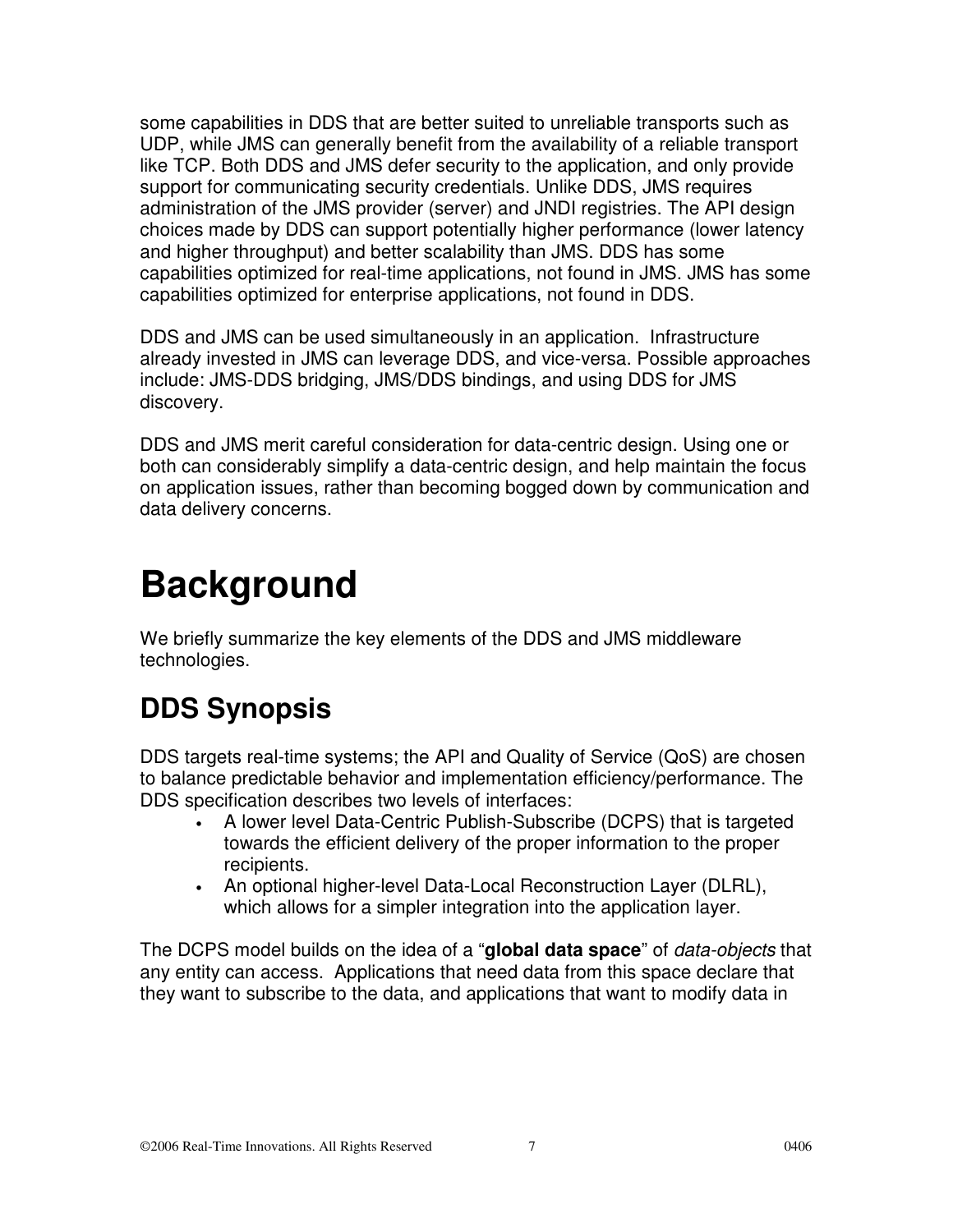the space declare that they want to publish the data. A data-object in the space is uniquely identified by its keys and topic, and each topic must have a specific type. There may be several topics of a given type. A global data space is identified by its *domain id*, each subscription/publication must belong to the same domain to communicate.

Figure 2 illustrates the overall data-centric publish-subscribe model, which consists of the following entities: **DomainParticipant**, **DataWriter**, **DataReader**, **Publisher**, **Subscriber**, and **Topic**. All these classes extend **Entity**, representing their ability to be configured through QoS policies, be enabled, be notified of events via listener objects, and support conditions that can be waited upon by the application. Each specialization of the **Entity** base class has a corresponding specialized listener and a set of **QoSPolicy** values that are suitable to it.

Publisher represents the objects responsible for data issuance. A **Publisher** may publish data of different data types. A **DataWriter** is a typed facade to a publisher; participants use **DataWriter(s)** to communicate the value of and changes to data of a given type. Once new data values have been communicated to the publisher, it is the **Publisher**'s responsibility to determine when it is appropriate to issue the corresponding message and to actually perform the issuance (the Publisher will do this according to its QoS, or the QoS attached to the corresponding **DataWriter**, and/or its internal state).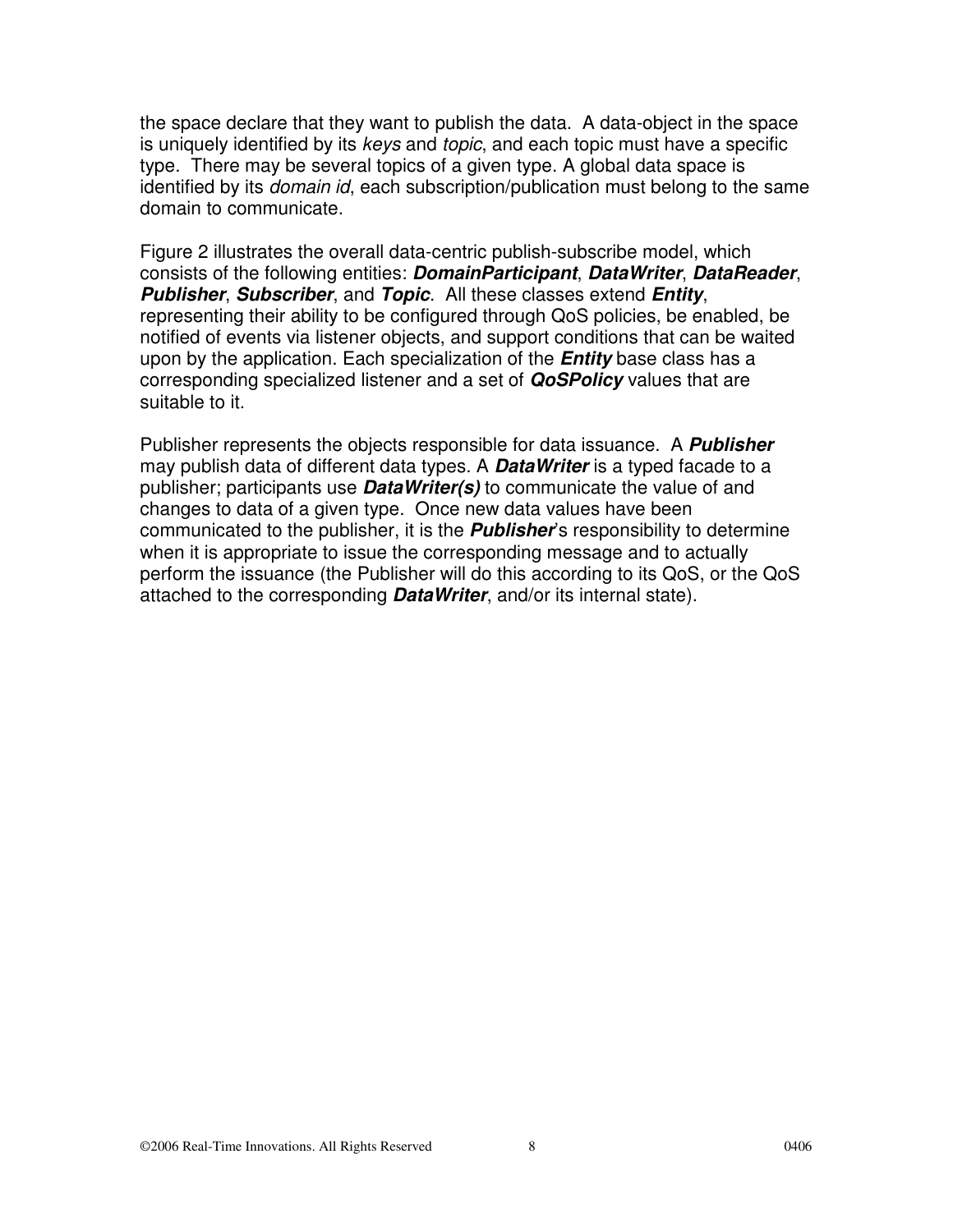

#### UML Diagram of DDS interfaces

#### **Figure 2 UML diagram of the DDS data-centric publish-subscribe interfaces**

A **Subscriber** receives published data and makes it available to the participant. A **Subscriber** may receive and dispatch data of different specified types. To access the received data, the participant must use a typed **DataReader** attached to the subscriber.

The association of a **DataWriter** object (representing a publication) with **DataReader** objects (representing the subscriptions) is done by means of the **Topic**. A **Topic** associates a name (unique in the system), a data type, and QoS related to the data itself. The type definition provides enough information for the service to manipulate the data (for example serialize it into a network-format for transmission). The definition can be done by means of a textual language (e.g. something like "float x; float y;") or by means of an operational "plugin" that provides the necessary methods.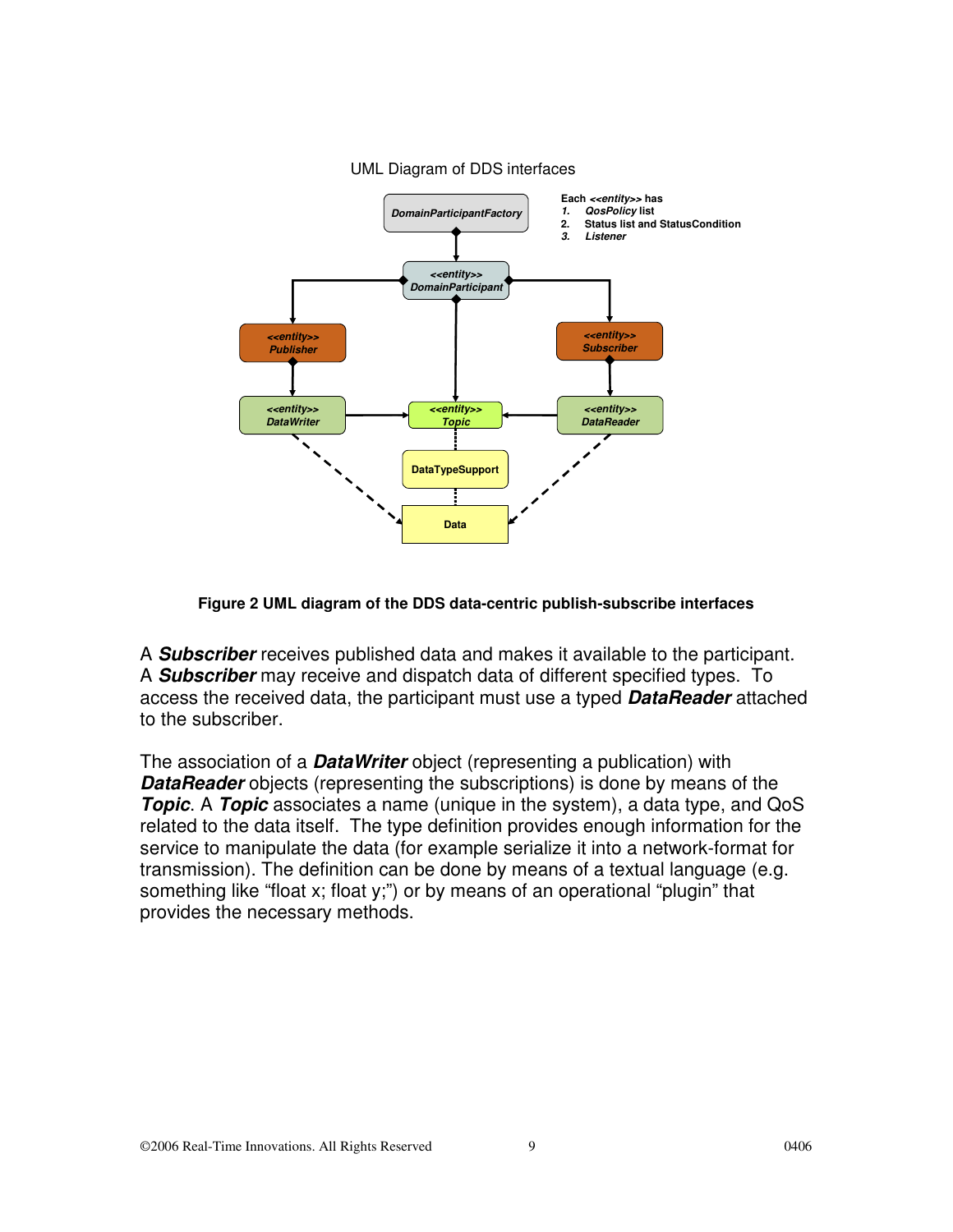The DDS middleware handles the actual distribution of data on behalf of a user application. The distribution of the data is controlled by user settable Quality of Service (QoS).

### **JMS Synopsis**

JMS targets enterprise messaging; the API is chosen to abstract the programming of a wide variety of message-oriented-middleware (MOM) products in a vendor neutral and portable manner, using the Java programming language.

Figure 3 illustrates the structure of the JMS API. A **Destination** refers to a named physical resource managed by the underlying MOM. It is administered and configured via vendor provided tools, and typically accessed by a user application via the Java Naming and Directory Interface (JNDI) APIs (external to JMS). A **MessageProducer** will send messages to a destination and a **MessageConsumer** can receive messages from a destination. The destination can be thought of a mini-message broker or a channel independent of the producers and consumers.





#### **Figure 3 UML diagram of JMS messaging interfaces**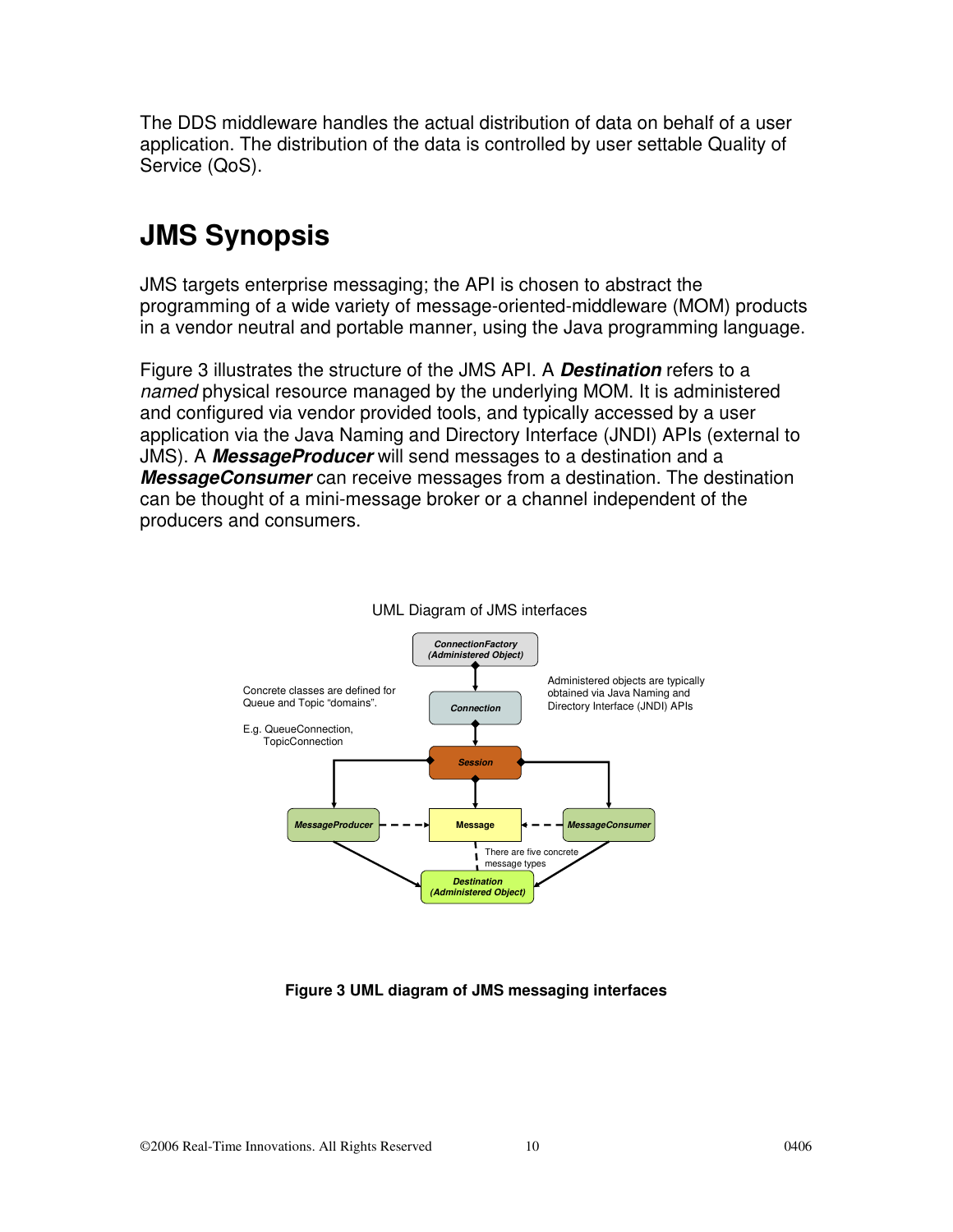JMS supports two different "messaging domains" (unrelated to the DDS domain concept) point-to-point (PtP) and publish-subscribe (Pub/Sub). The two messaging domains are provided to support the wide variety of MOM vendors; only one of them is required to be supported by a JMS provider, although many support both. They provide two different sets of derived classes that extend the common abstract APIs, as shown in Figure 4.

| <b>JMS Common</b>        | <b>JMS PtP Domain</b>  | <b>JMS Pub/Sub Domain</b>     |
|--------------------------|------------------------|-------------------------------|
| <b>ConnectionFactory</b> | QueueConnectionFactory | <b>TopicConnectionFactory</b> |
| <b>Connection</b>        | <b>QueueConnection</b> | <b>TopicConnection</b>        |
| <b>Destination</b>       | Queue                  | Topic                         |
| <b>Session</b>           | QueueSession           | TopicSession                  |
| <b>MessageProducer</b>   | QueueSender            | <b>TopicPublisher</b>         |
| <b>MessageConsumer</b>   | QueueReceiver          | TopicSubscriber               |

**Figure 4 The PtP and Pub/Sub JMS domains extend common abstract interfaces, and follow the same programming idioms.** 

The two JMS messaging domains are similar in every respect, except for the following ways.

- 1. In PtP messaging domain, only one consumer will receive a message; the policy is not specified by JMS and left up to the vendor. The messages are delivered in the order they are produced (as if put into a shared serial queue). Also, an application can peek ahead using a **QueueBrowser.**
- 2. In the PtP messaging domain, the consumers are durable (see below), and therefore don't have to be running concurrently with the producers to receive messages. This can be achieved in the JMS Pub/Sub messaging domain by using durable subscriptions

A **ConnectionFactory** refers to vendor provided factory for **Connection** objects, and is also configured and administered using vendor provided tools, and typically obtained via JNDI APIs. An optional username, and password may be supplied when creating a **Connection.** 

A **Connection** is a heavy-weight object representing the link between the application and the middleware. Its attributes include a **clientID**. It provides methods to **start()** and **stop()** communication and to **close()** a connection. An **ExceptionListener** may be registered with it, to trap lost connections. A **Connection** is used to create **Session** objects.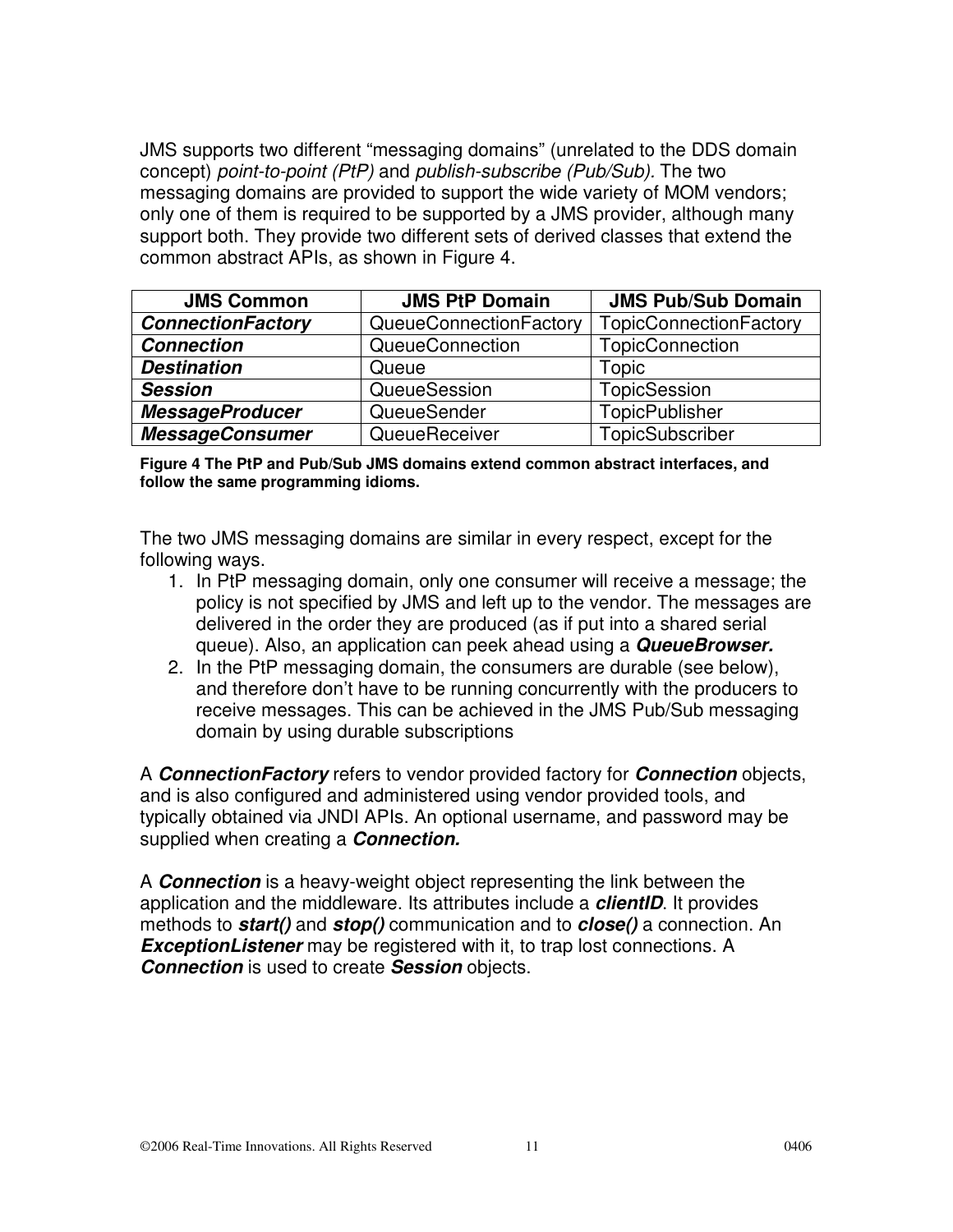A **Session** represents a single threaded context for producing and/or consuming data**.** It provides methods to create **Messages**, **MessageProducers** and **MessageConsumers.** Its attributes include whether it **isTransacted** and the **acknowledgementMode**. In a transacted session, messages are not actually sent (MessageProducer) or the received messages not acknowledged (MessageConsumer) until a **commit()** operation. A **rollback()** operation can undo the pending messages to be sent (**MessageProducer**) or acknowledged (**MessageConsumer**). The **acknowledgementMode** determines whether received messages should be automatically acknowledged such that duplicates may (or may not) be received, or whether they must be explicitly acknowledged by the application by calling **Message.acknowledge()**.

A **Message** is a first class object in JMS; it represents an event, and can carry an optional payload. A message is comprised of headers, optional user defined properties, and an optional user data payload. The JMS provider automatically assigns most message headers including: destination, delivery mode, message id, timestamp, expiration, redelivery flag, and priority. The user can assign some headers, including: reply to, correlation id, and type. In addition, the user can associate arbitrary properties consisting of (name, value) pairs. These properties can be used in 'selectors', which are expressions specified on a **MessageConsumer** to sub-select and consume only the matching messages. JMS defines five message subclasses to conveniently specify the data payload. The message subclasses for unstructured payloads include **TextMessage, ByteMessage,** and **ObjectMessage;** and for structured payloads include **StreamMessage** and **MapMessage**.

A **MessageProducer** is used to produce messages. A default destination may be specified when the producer is created; it can also be specified when sending messages. In addition, the delivery mode, priority, and expiration can be specified for the outgoing message headers. A persistent delivery mode means that a message will be delivered once-and-only-once; the message is stored in permanent storage before the **send()** method returns. A non-persistent delivery mode means that the message will be delivered at most once; a message may be dropped if the JMS provider fails.

A **MessageConsumer** is used to consume messages from a destination. A selector can be specified when creating a consumer; the consumer will only deliver the messages whose properties match the selector expression. Message can be delivered asynchronously by registering a **MessageListener;** the **onMessage()** method will be called when a message arrives. Alternatively, messages can also be received synchronously by calling **receive\*()** methods, the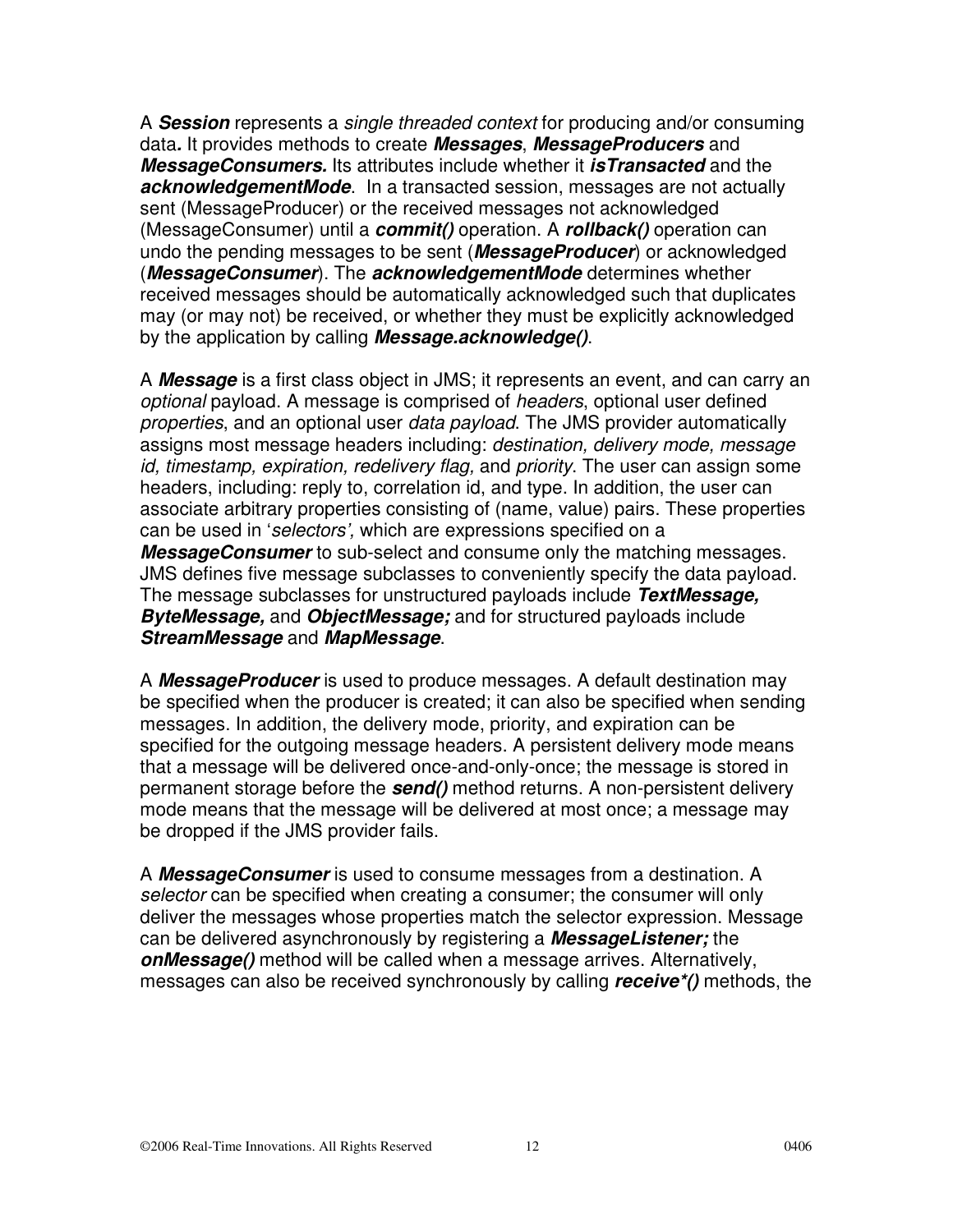desired timeout (zero, finite, infinite) can be chosen by the user. A consumer can be *durable*; for the Pub/Sub messaging domain this is specified by calling **Session.createDurableSubscriber()** and specifying a subscription name; in the PtP messaging domain, a **QueueReceiver** is always durable. A durable consumer receives all messages sent to a destination, including ones that are sent when the consumer is inactive. The JMS provider retains a record of the durable consumer(s) and ensures that all messages from the destination's producers are retained until the durable consumer acknowledges them or they have expired.

A **Session** can also create unique temporary destinations (**TemporaryQueue** or a **TemporaryTopic**), which are like administered destinations except that they are only valid for the duration of the connection and only the consumers associated with the connection can consume the messages**.** However anyone can produce on the temporary destinations; their presence is typically conveyed to other producers using the **Message.setReplyTo()** method.

# **JMS-DDS Equivalents**

We restrict our discussion of DDS to the DCPS layer, which has resemblances to JMS. There is no DLRL counterpart in JMS. A map of key JMS concepts and terminology and the DDS equivalents is summarized below. Additional details can be found in the following sections.

| <b>JMS</b>                                     | <b>DDS</b>                                                                                         |
|------------------------------------------------|----------------------------------------------------------------------------------------------------|
| Client                                         | Application                                                                                        |
| Provider = client runtime + server (if<br>any) | Middleware, Service                                                                                |
| Domains are PtP and Pub/Sub                    | Domain represents a global data space,<br>comprised of a set of communicating user<br>applications |
|                                                |                                                                                                    |
| ConnectionFactory                              | DomainParticipantFactory                                                                           |
| Connection                                     | DomainParticipant                                                                                  |
| start()                                        | enable()                                                                                           |
| Session                                        | Publisher, Subscriber                                                                              |
|                                                |                                                                                                    |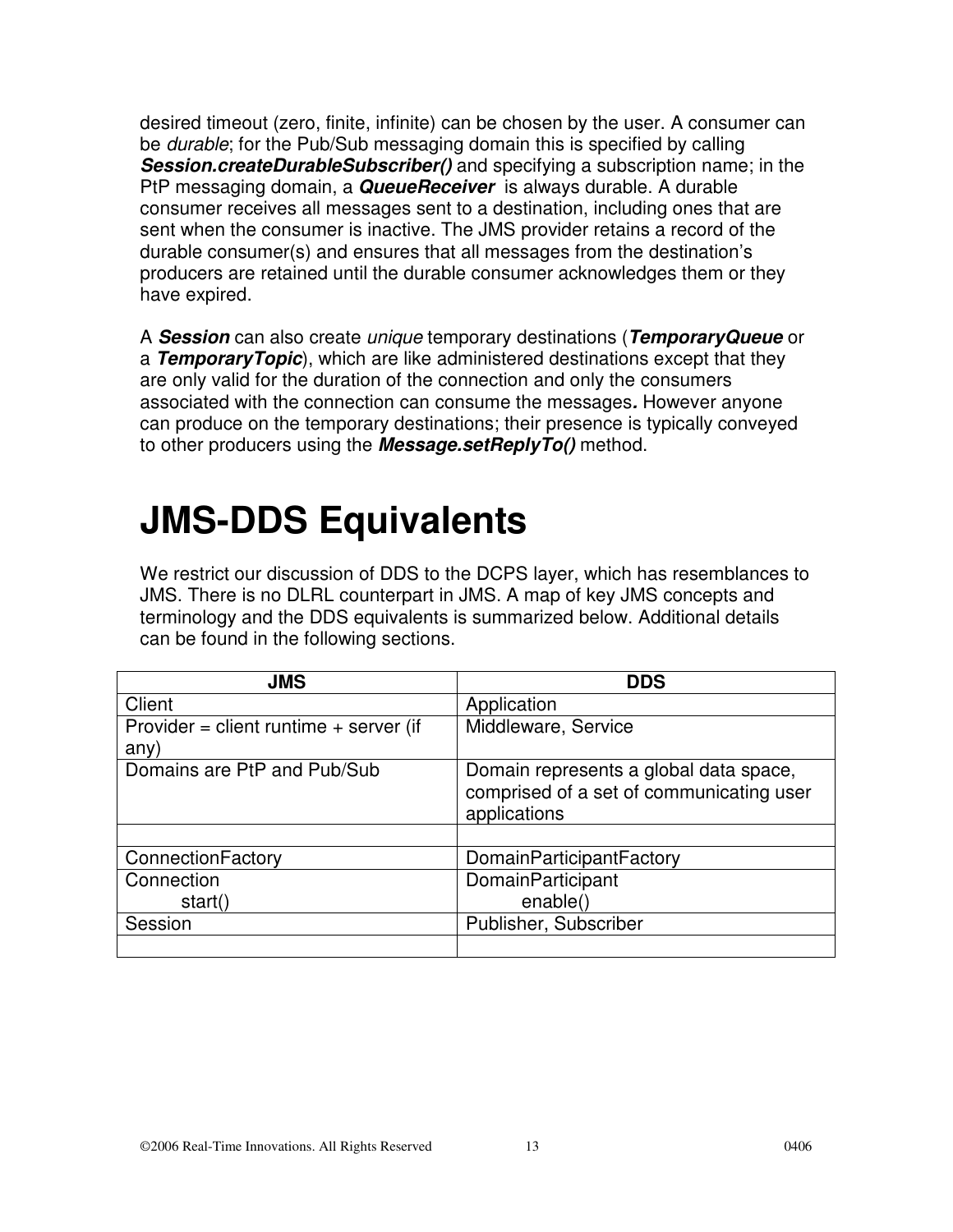|                                | FooTypeSupport extends TypeSupport<br>Used to register a user type 'Foo'<br>with a DomainParticipant |
|--------------------------------|------------------------------------------------------------------------------------------------------|
| Destination                    | Topic (of type "Foo")                                                                                |
| A named physical resource that | An abstraction with a unique name,                                                                   |
| gathers and disseminates       | data-type, and QoS, used to connect                                                                  |
| messages addressed to it       | matching DataWriters and                                                                             |
|                                | <b>DataReaders</b>                                                                                   |
| Message                        | Foo (data-object)                                                                                    |
|                                | An instance of type 'Foo'                                                                            |
| MessageProducer                | FooDataWriter extends DataWriter                                                                     |
| MessageConsumer                | FooDataReader extends DataReader                                                                     |

**Figure 5 Mapping of key JMS and DDS concepts and terminology.** 

## **Comparison of JMS and DDS**

### **Fundamental paradigm differences**

There are some fundamental conceptual differences between DDS and JMS, which deeply impact data-centric design. These differences are discussed below.

#### **Data modeling: Autonomous messages vs. Data-objects**

P-S middleware can be distinguished in their use of data models, which ranges from (1) messaging or eventing, where the data payload is opaque to the middleware; to (2) data-object centric, where the data payload is interpreted and managed by the middleware. Messaging or eventing P-S middleware treat a message on a topic as an event with an optional data payload that is opaque to the middleware. Data-object centric (or simply data-centric) P-S middleware allow an application to identify 'data-objects' to the middleware. The 'dataobjects' are unique in the 'global data space' of the distributed system across all participants. Each participant is regarded as having a local cache of the underlying global data-object. A message on a topic is regarded as an update to the underlying data-object that can be identified and managed by the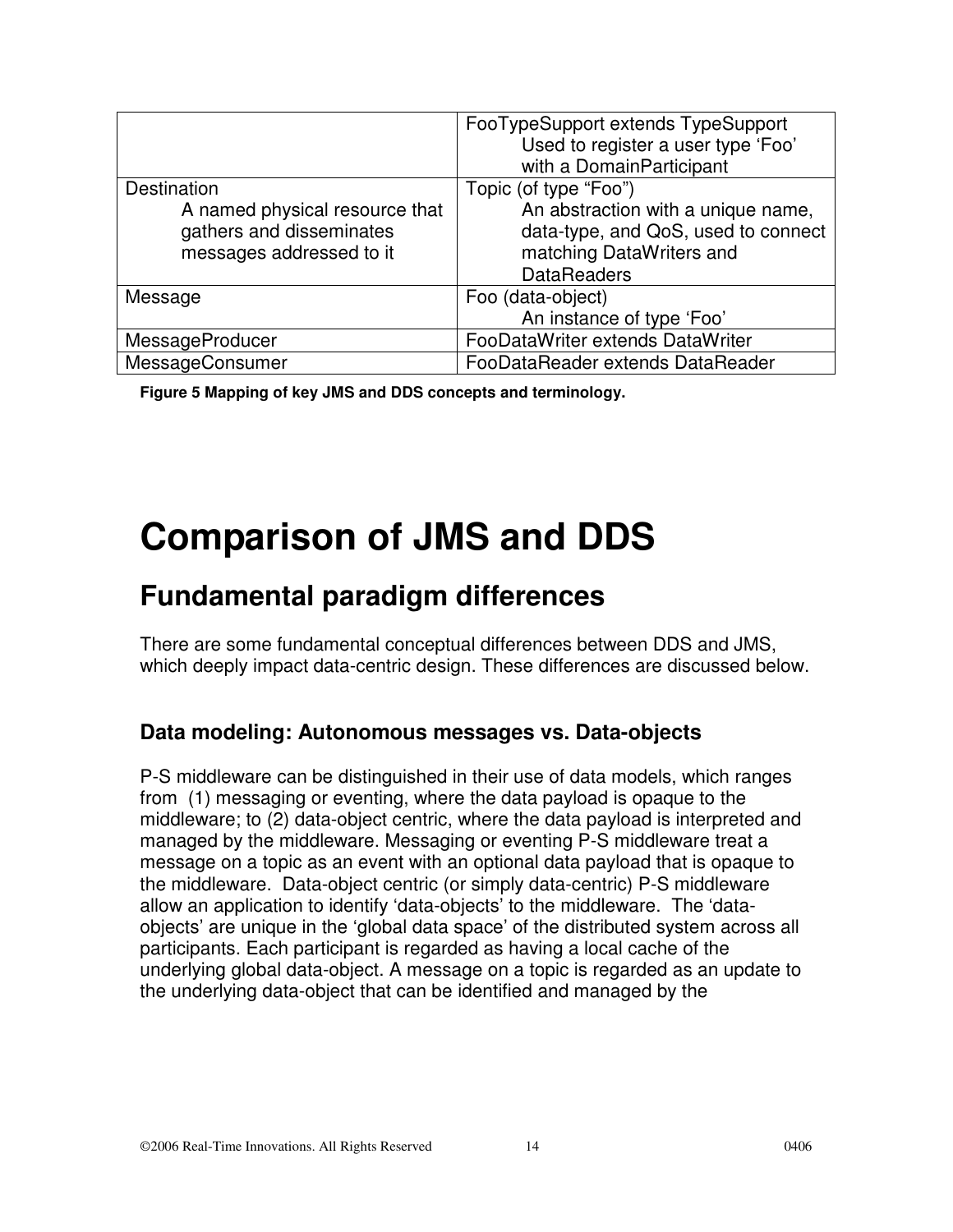middleware. Local changes to a data-object are propagated by the middleware; the middleware can distinguish between messages or update samples from different data-objects and manage their delivery to the interested participants on a per data-object basis.

JMS does not support an underlying data model; it is a pure "messaging" or "eventing" middleware, and treats a message as an event with an optional data payload that is opaque to the middleware. A JMS message is a self-contained autonomous entity, representing an event with optional data payload. In its lifetime, a message may be (re)sent multiple times across multiple processes. A JMS client on the way may examine it, consume it, forward it, or generate new messages to accomplish its task. A message is uniquely identified with **messageId,** and carries with it its deliveryMode, priority, expiration, correlationID, redelivery flag, reply destination, and so on in the header fields. Message payload contents are not interpreted or managed by the JMS provider; each message is a unique and distinct entity. Data modeling capabilities, if needed, will have to be provided at the application layer, in the JMS client software.



**Figure 6 DDS provides a relational data model. The middleware keeps track of the dataobjects instances, which can be thought of as rows in a table**.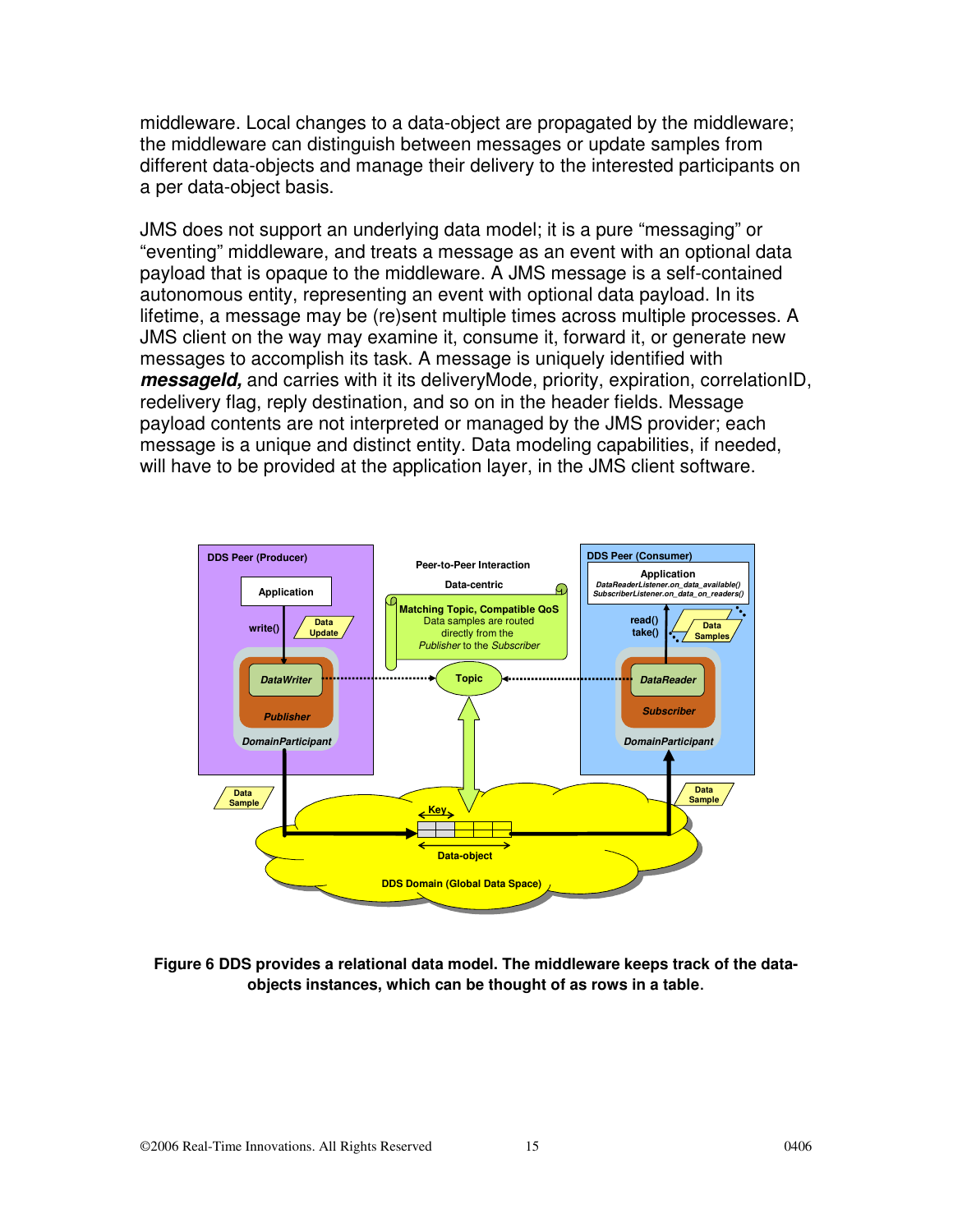DDS is data-object centric middleware, and supports a **relational data model** commonly used in database applications, as illustrated in **Figure 6**. In database terms, a topic corresponds to a **Table**; the table schema corresponds to the topic type. Certain type fields (columns) can be marked as **keys** (primary keys) in the type description (table schema). A data-object instance is identified by its keys, and corresponds to a row in the table. Underlying this data model is an implicit assumption of a shared *global data space* in which the data-objects live. The global data space is defined by the communicating applications in the DDS domain. Each participant is viewed as having access to a local cache of the topics (tables) in the global data space. A DataWriter can write (or update) one or more data-object instances (or rows) in its local cache. The updates are propagated by the middleware to the associated DataReaders for the topic, and are delivered as samples to be applied to the local cache on the receiving end. The DDS middleware can distinguish between different data-object instances based on the keys, and can manage the delivery of samples on a per data-object instance basis. Since the keys are embedded in the data type, relations between data-object instances are also implicitly managed by the DDS middleware.

DDS also supports unkeyed topic types, which are effectively equivalent to messaging (or eventing), as supported by JMS.

Unlike JMS, where messages are first class objects, DDS messages are user defined types and do not carry any 'per message' user settable headers or fields. However, the user is free to define the message data type, and therefore can specify needed fields.

As a consequence of this difference, DDS data delivery has the potential to be higher performance than JMS messages delivery, because the extra overhead of manadatory headers per message is not required with DDS.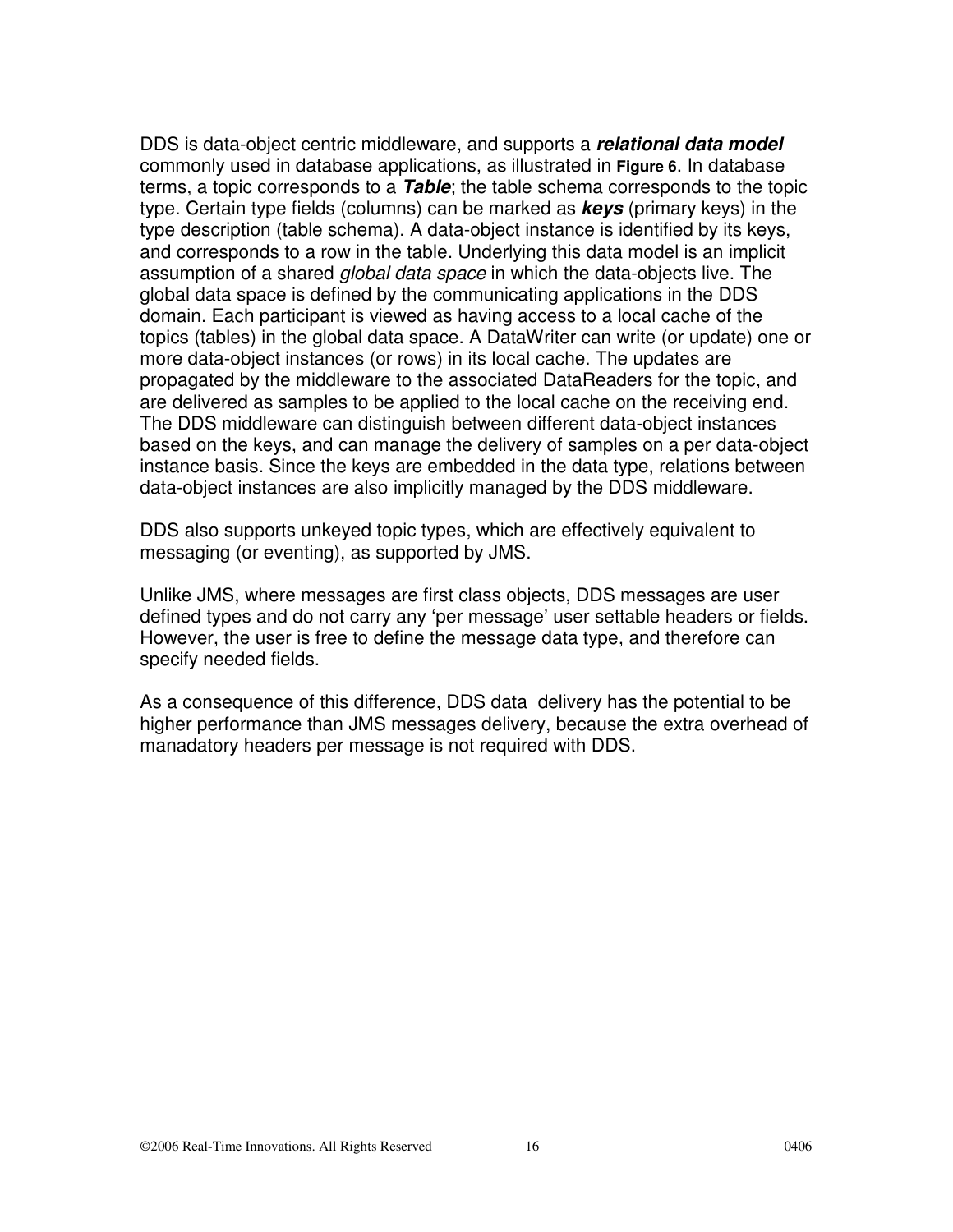### **Dataflow routing: Specific destinations vs. Matching endpoints**



#### **Figure 7 JMS destinations are logical message stores or channels configured using administrative tools supplied by the JMS vendor.**

JMS destinations (Queue or Topic) are logical "message stores or channels", uniquely defined and managed by the middleware, as shown in **Figure 7**. A destination may be configured statically in the middleware using JMS vendor provided configuration tools; or it may be created dynamically using temporary destinations. In either case, they represent unique well-defined "channels" in the middleware. A destination and can hold any type of message (since JMS is opaque to the payload). A consumer is attached to a specific destination from which it will receive messages. A producer can specify the destination at the time of sending a message. A destination acts as a "mini-broker" managing the delivery of the messages sent to it. A dataflow is established between a producer and a consumer via the destination as the intermediary.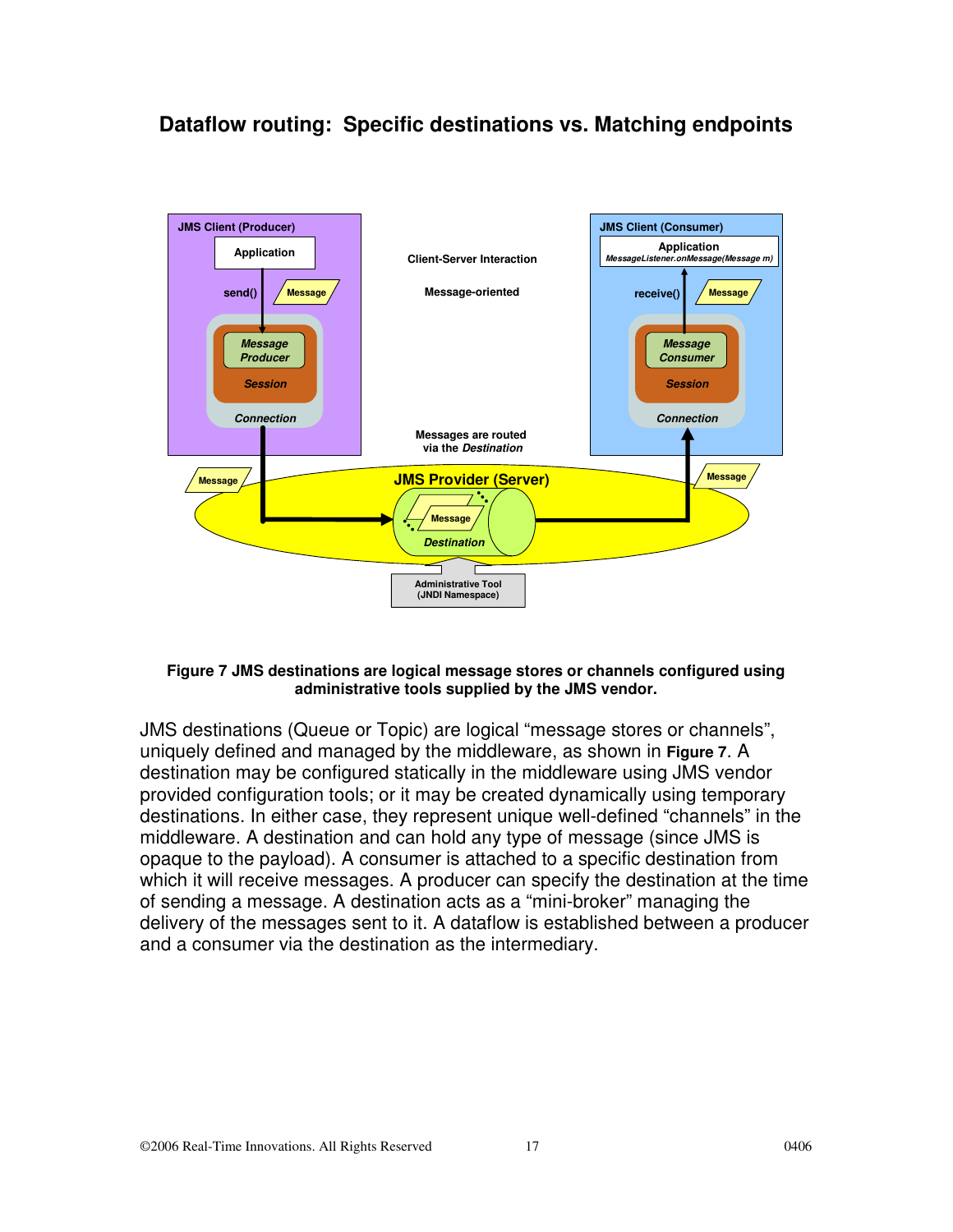A DDS topic represents an association between compatible DataWriters or DataReaders bound to the topic, in the global data space. A topic has a name, type, and associated QoS. An *endpoint* (DataReader or DataWriter) is tightly bound to a specific topic and may additionally specify different desired QoS. A dataflow between a DataReader and DataWriter is only established when the type and QoS offered by the DataWriter is compatible with that requested by the DataReader (Figure 8).



#### **Figure 8 DDS topics represent a name, type, and QoS. DDS provides a spontaneous connection mechanism, which automatically connects matching DataReaders and DataWriters.**

The DDS requested/offered mechanism establishes dataflows only between matching endpoints associated with a topic in the global data space. DDS notifies the application of incompatible endpoints, when a dataflow cannot be automatically established. Thus, DDS middleware truly acts like an "information bus", where dataflows are dynamically established and removed.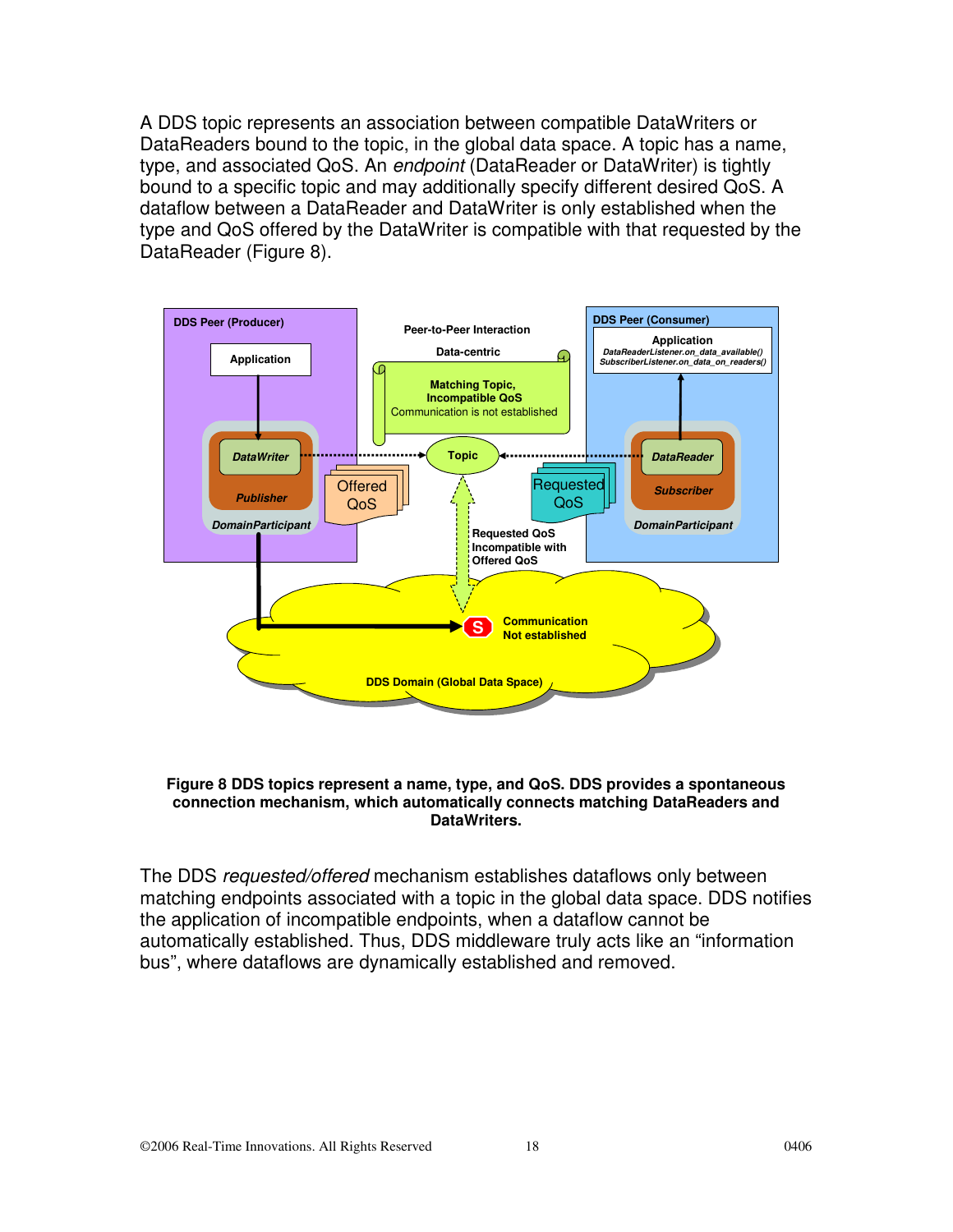Unlike JMS, where a producer sends to a specific destination, a DDS DataWriter (producer) never specifies a destination; in DDS the dataflows are automatically managed by the DDS middleware based on matching subscriptions. A DDS middleware implementation can take advantage of this behavior by supporting direct data transfer from a DataWriter to a DataReader, without involving an intermediary; thus it has the potential for better performance and scalability than JMS.

#### **Discovery: Administered vs. Spontaneous**

JMS discovery is administered and centralized. JMS discovery requires that the producers and consumers be able to find and bind to the destinations (and not each other). There are two mechanisms for JMS destination discovery.

- Static destinations are discovered via JNDI APIs, which bind logical destination names to destination objects. The static destinations accessible this way must have been previously configured in the JMS middleware (server) using vendor supplied administrative tool (**Figure 7**).
- Destinations (including temporary destinations) may also be discovered via the **replyTo** attribute of received messages. In order to discover a destination using this mechanism, a static destination must have already be previously established.

Since JMS discovery is administered, the static destinations must be determined and configured before a client can use them. Determining what static destinations to use is a critical aspect of a distributed system design, and must be considered carefully prior to deploying a system based on JMS. Evolving the system configuration for new requirements also requires careful planning and administration. Destinations take up physical resources, so destinations no longer needed in distributed system must be purged, and new ones added as needed over the lifetime of a distributed system based on JMS.

DDS discovery is spontaneous and decentralized. DDS requires that endpoints be able to find each other to determine if they are compatible and whether a dataflow should be established (Figure 8). Thus, discovery is implicit in the dataflow routing mechanism.

DDS provides APIs for an application to access the internal middleware discovery meta-data by means of **built-in topics.** The internal meta-data that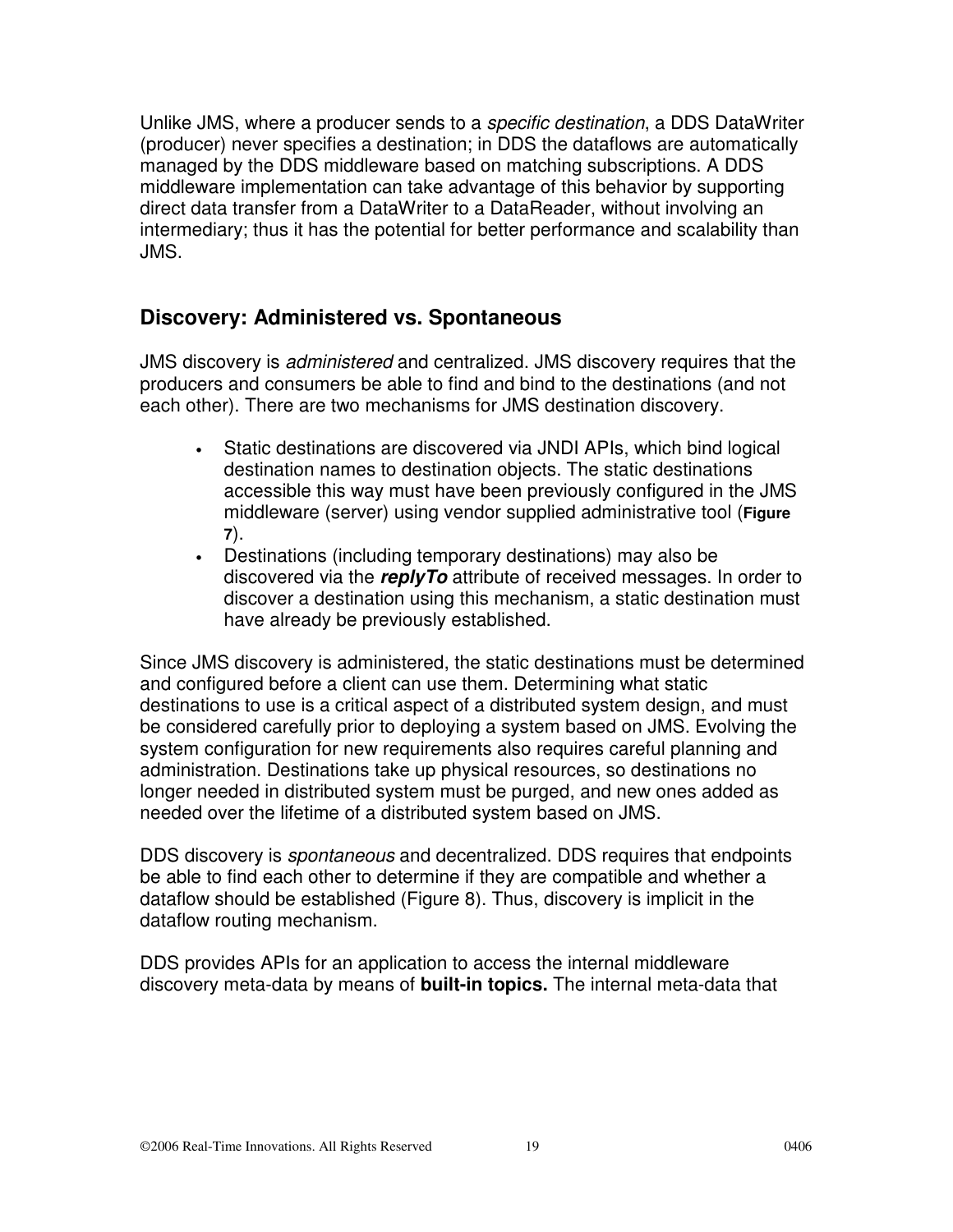can be accessed by a user application includes information such as participants joining/leaving a domain, creation/deletion of topics, data readers, and data writers in a domain. The DDS **DomainParticipant.get\_builtin\_subscriber()** method can be used to monitor the following builtin-topics: DCPSParticipant, DCPSTopic, DCPSPublication, DCPSSubscription.

Since DDS discovery is spontaneous, the topics can dynamically change over the lifetime of a deployed distributed system based on DDS, without any administrative impact. Endpoints on new topics are discovered automatically, and dynamic dataflows established in a *plug-n-play* fashion. The spontaneous discovery mechanism of DDS can also potentially scale better as the span of a distributed system grows.

#### **Data typing: Predefined message types vs. Arbitrary user data types**

JMS provides five predefined message types, to conveniently specify different types of message payloads. Since JMS destinations are not typed, any type of payload can be produced and consumed on a destination. If a consumer has a different idea of the message payload than the producer, it will manifest as runtime typecasting exception when the consumer tries to access the payload using a different message type. Also, the user data payload must be converted into one of the available message types, thereby involving conversion overhead between user data type and JMS message types at both the producer and consumer ends.

DDS does not provide any predefined message or data types. Instead it uses the data types defined in the programming language. Typically these are specified using interface definition language (IDL) in a programming language neutral way. Middleware vendor provided tools are used to generate a programming language type, and corresponding type support classes. For example, given a user type **Foo,** type specific **FooTypeSupport, FooDataWriter,** and **FooDataReader** are generated with APIs as per the DDS standard. This approach has several advantages: it allows for higher performance by eliminating a potential extra conversion between a user type and a middleware type; it potentially enables the user to plugin their own data serialization ad deserialization scheme. Also, since DDS topics are strongly typed, the middleware can detect a type mismatch between the endpoints and notify the application.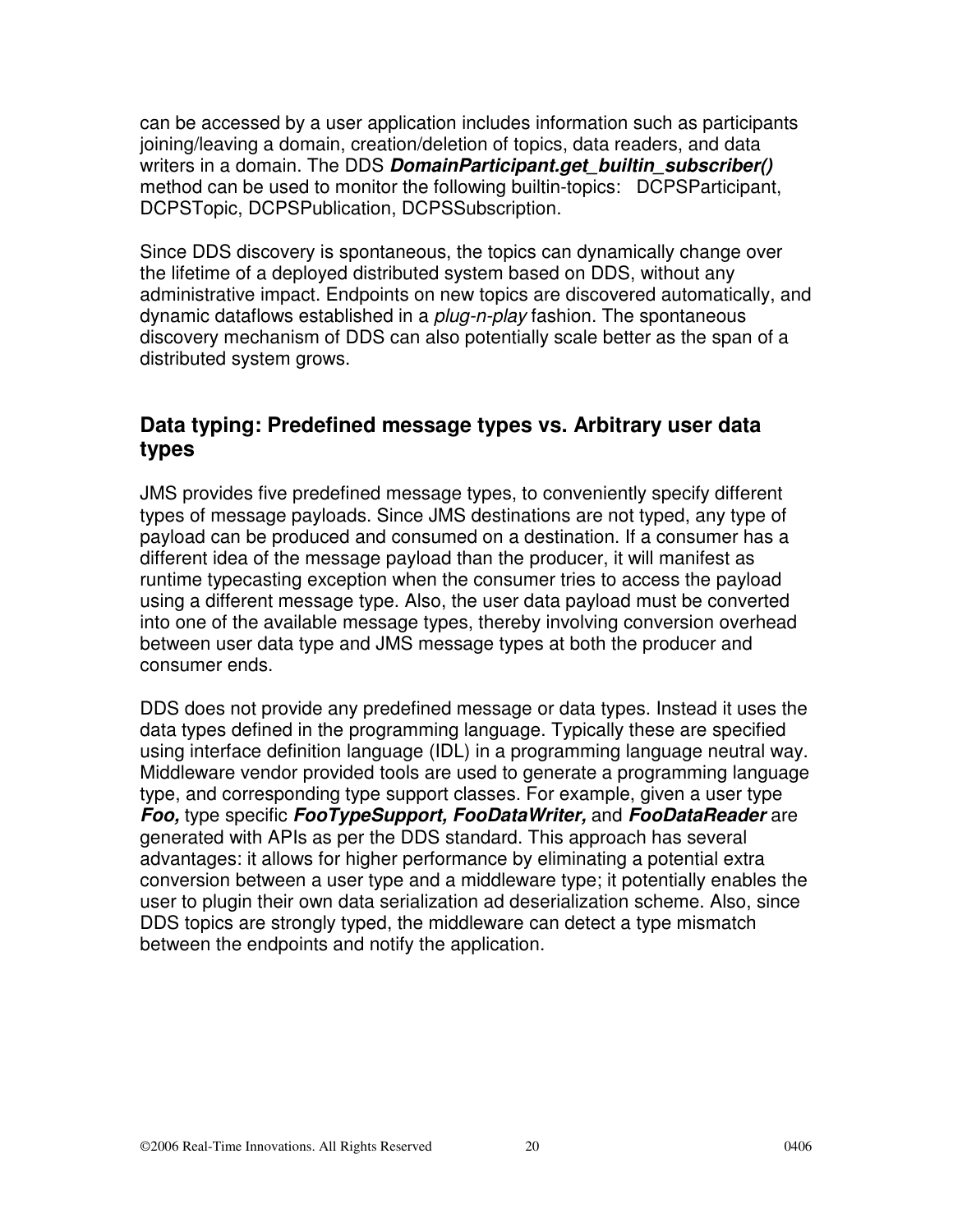### **User experience similarities**

Despite the fundamental paradigm differences, the DDS and JMS user experience is somewhat similar, making it relatively easy to understand and switch back-and-forth between the two programming models. Figure 9 illustrates the key steps in writing a JMS client (application). Figure 10 illustrates the key steps in writing a DDS application. The steps needed to write a user application are summarized below.



**Figure 9 JMS programming model.**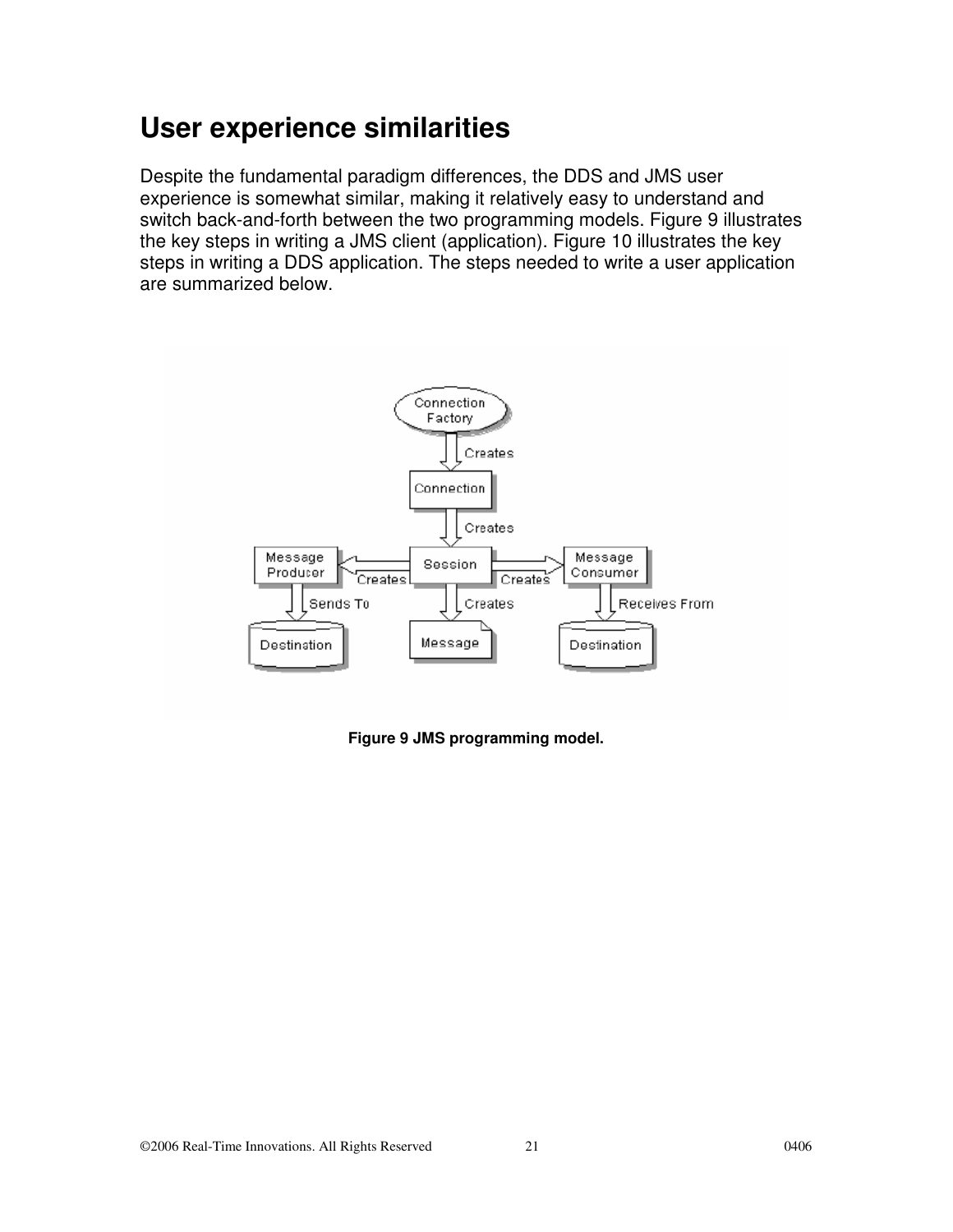

DDS Programming Model

**Figure 10 DDS programming model.** 

| <b>Step</b>   | <b>JMS</b> (Figure 9)                                                                                                     | <b>DDS</b> (Figure 10)                                                                                                 |
|---------------|---------------------------------------------------------------------------------------------------------------------------|------------------------------------------------------------------------------------------------------------------------|
| $\Omega$      | Decide messaging domain: PtP or<br>Pub/Sub.                                                                               | Decide domain id, which represents<br>a global data space, and isolates<br>communication relative to other<br>domains. |
|               | Get the <b>ConnectionFactory</b> from<br>the<br>Environment, typically using JNDI.                                        | Get the DomainParticipantFactory,<br>which is a singleton class.                                                       |
| $\mathcal{P}$ | Create a <b>Connection</b> . Set the<br>clientID if needed. May also<br>specify an <b>ExceptionListener</b> if<br>needed. | Create a <i>DomainParticipant</i> ,<br>specifying the QoS associated with it,<br>and optionally a listener.            |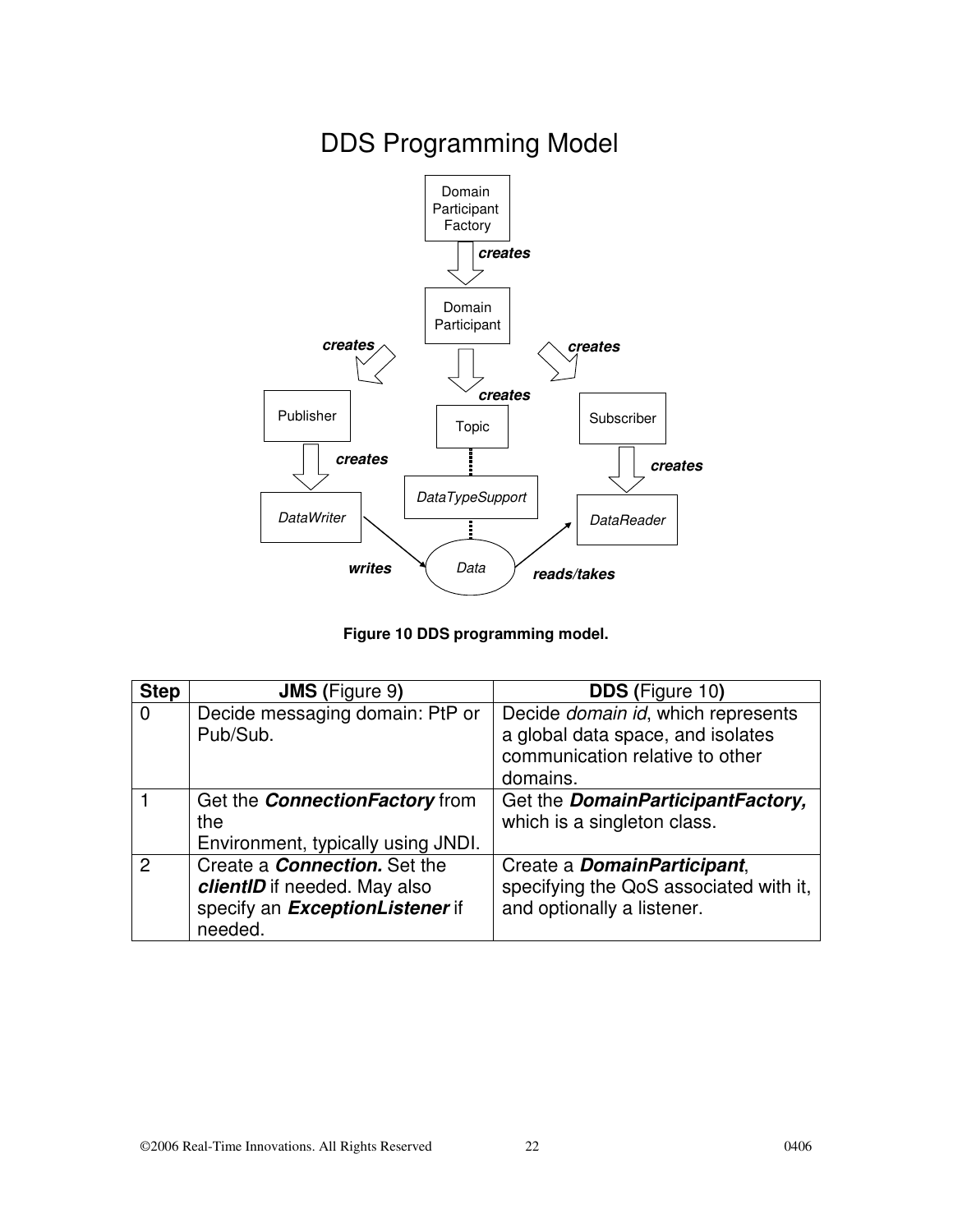| 3              | Create a <b>Session</b> . Decide if the                       | Create a <b>Publisher</b> (for a producer  |
|----------------|---------------------------------------------------------------|--------------------------------------------|
|                | session should be transacted, and                             | application) or a <b>Subscriber</b> (for a |
|                | the acknowledgement mode to                                   | consumer application). Specify the         |
|                | use.                                                          | QoS and optionally a listener.             |
| 4a             |                                                               | Register the user type with the            |
|                |                                                               | domain participant. A user type Foo        |
|                |                                                               | is registered under the name "Foo"         |
|                |                                                               | by calling                                 |
|                |                                                               | FooTypeSupport.register_type(              |
|                |                                                               | participant, "Foo")                        |
| 4 <sub>b</sub> | Get a <b>Destination</b> . An                                 | Create a named Topic from the              |
|                | administered destination is                                   | domain participant for the registered      |
|                | typically obtained using JNDI.                                | user type. Specify the QoS                 |
|                | Alternatively, a temporary                                    | associated with the topic, and             |
|                | destination can be created from                               | optionally a listener.                     |
|                | the <b>Session</b> object.                                    |                                            |
|                |                                                               | Use a <b>ContentFiltered Topic</b> to      |
|                |                                                               | deliver a sub-set of samples that          |
|                |                                                               | meet a certain selection criteria; and     |
|                |                                                               | a <b>MultiTopic</b> to combine and         |
|                |                                                               | transform received samples on              |
|                |                                                               | various topics into a desired format.      |
|                |                                                               |                                            |
|                |                                                               |                                            |
| 5              | <b>Producer</b>                                               | <b>Producer</b>                            |
| 5a             | Create MessageProducer,                                       | Given a topic of type Foo, create a        |
|                | specifying the default <b>Destination</b>                     | <b>FooDataWriter</b> bound to it. Specify  |
|                | on which it will send messages.                               | the QoS and optionally a listener.         |
| 5 <sub>b</sub> | Create a <b>Message</b> of the sub-type                       |                                            |
|                | appropriate for the data payload.                             |                                            |
|                | Optionally, set the replyTo                                   |                                            |
|                | attribute to specify the                                      |                                            |
|                | <b>Destination</b> on which the client                        |                                            |
|                | wants a reply. Also specify custom                            |                                            |
|                | message properties as                                         |                                            |
|                | appropriate.                                                  |                                            |
| 5c             | Set the message data payload (if                              |                                            |
|                | any)                                                          |                                            |
| 5d             | Send the message. Specify the,                                | Write an instance of user type Foo         |
|                | deliveryMode, priority, and                                   | using the <b>FooDataWriter.</b>            |
|                | expiration. Optionally specify an<br>alternative Destination. |                                            |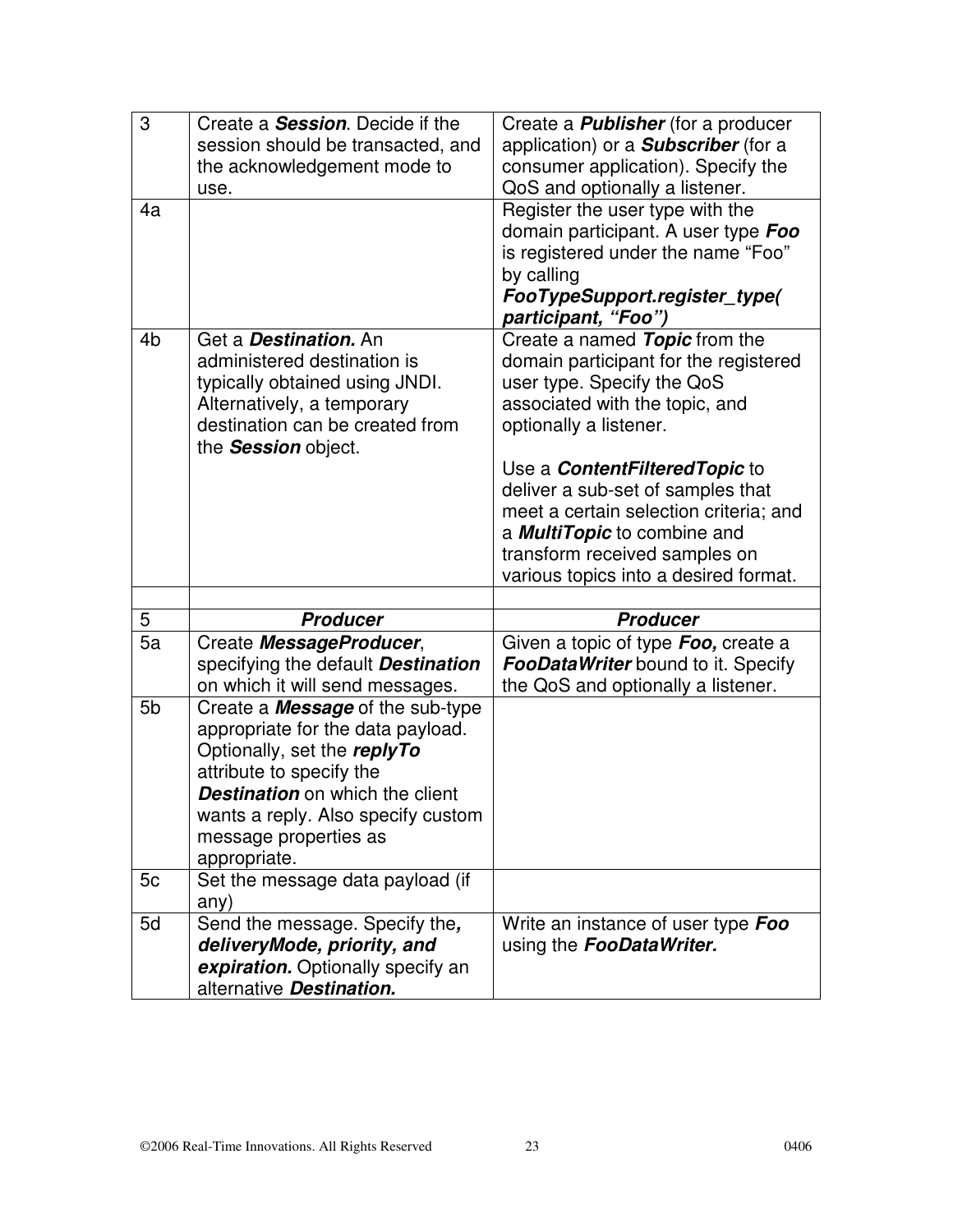| 6              | <b>Consumer</b>                                                                                                                                                                                                                                                                                                                                                                                   | <b>Consumer</b>                                                                                                                                                                                                                                                                                                                                          |
|----------------|---------------------------------------------------------------------------------------------------------------------------------------------------------------------------------------------------------------------------------------------------------------------------------------------------------------------------------------------------------------------------------------------------|----------------------------------------------------------------------------------------------------------------------------------------------------------------------------------------------------------------------------------------------------------------------------------------------------------------------------------------------------------|
| 6a             | Given a <b>Destination</b> , create a<br>MessageConsumer for it.<br>Optionally specify selectors to<br>sub-select messages, and decide<br>whether local messages from<br>producers on this connection<br>should be ignored or not.<br>If using a Pub/Sub messaging<br>domain, also decide whether the<br>subscription should be durable<br>(survive consumer failures and<br>inactivity periods). | Given a topic of type Foo, create a<br><b>FooDataReader</b> bound to it. Specify<br>the QoS and optionally a listener.                                                                                                                                                                                                                                   |
| 6 <sub>b</sub> | Decide whether to consumer<br>messages asynchronously or<br>synchronously. For asynchronous<br>delivery, register a<br><b>MessageListener</b> and process<br>the incoming messages in its<br>onMessage() method.<br>For synchronous delivery, call the<br>appropriate receive() method with<br>desired timeout (if any).                                                                          | Decide whether to receive updates<br>asynchronously or synchronously.<br>For asynchronous delivery, register a<br><b>DataWriterListener</b> and process the<br>incoming updates in its<br>on_data_available() method.<br>For synchronous delivery, use a<br>WaitSet to wait for data to become<br>available, specifying the desired<br>timeout (if any). |
| 6c             | Process the message. May want<br>to look at the replyTo attribute find<br>out the destination on which the<br>producer is expecting a reply. If a<br>reply is sent (Step 5), may set the<br>correlationID attribute of the<br>outgoing message.                                                                                                                                                   | Process the received samples.<br>Since the type <b>Foo</b> is user-defined,<br>we can specify fields in the user type<br>to convey a reply topic, or a<br>correlation id, or other attributes as<br>needed.                                                                                                                                              |
| 6d             | If using a PtP messaging domain,<br>may use a <b>QueueBrowser</b> to<br>peek ahead at the messages in<br>the <b>Queue.</b>                                                                                                                                                                                                                                                                        | Can use <b>FooDataReader</b> to peek<br>ahead using the read() methods.<br>Samples are removed (or taken)<br>from the middleware using the <b>take</b> ()<br>methods.                                                                                                                                                                                    |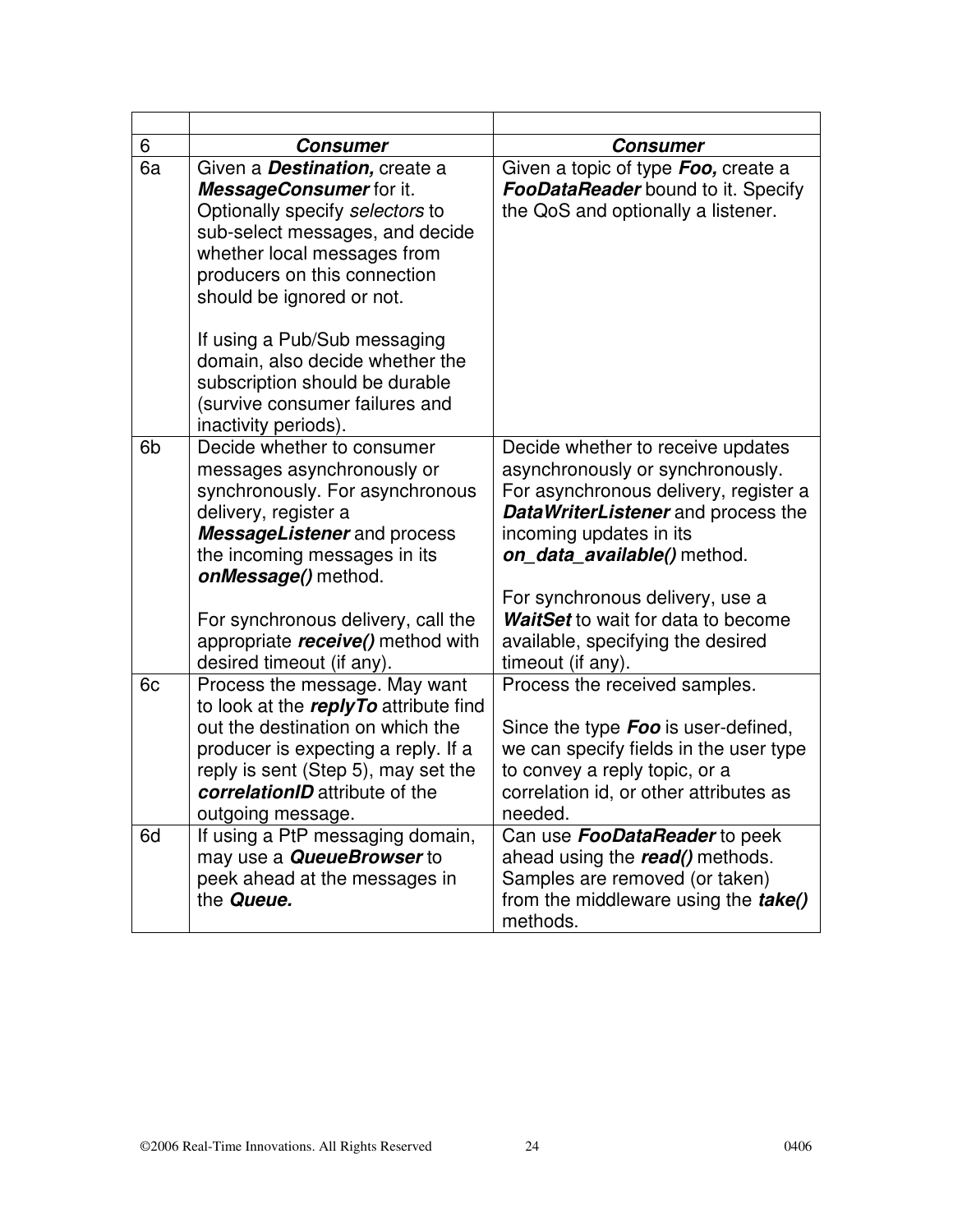### **Capability differences**

DDS and JMS offer distinct capabilities that impact deeply impact the architectural design of applications utilizing them.

### **Data filtering and transformation**

In JMS, arbitrary (name, value) property pairs can be tagged on a message. The properties can be used in *selector* expressions specified on a consumer. This allows a consumer to sub-select the messages that are delivered to the application. Note that the message filtering mechanism does not look at the data contents; instead it is solely based on the properties of the message. JMS does not provide data transformation capability.

DDS provides two constructs (1) **ContentFilteredTopic** for filtering data samples on a topic based on its contents; and (2) **MultiTopic** for transforming data samples received on multiple topics into a new data representation. These constructs simplify data management, since they operate directly on the user data model, and unlike JMS, not on separately maintained properties associated with the data.

As a consequence, DDS middleware has the potential to be higher performance than JMS, since there is no extra overhead of computing, setting, and communicating additional message properties.

### **Connectivity monitoring**

Connectivity monitoring refers to ability of an application to determine that it is no longer communicating with other endpoints or participants.

JMS supports **ExceptionListener** on a **Connection** to notify an application that it has lost the connection with the middleware.

DDS supports several QoS levels for detecting loss of connectivity, via the liveliness mechanism. A DataWriter is considered to be alive and connected to a DataReader if it asserts its liveliness within a *lease duration*. The liveliness be asserted automatically by the middleware; as a side-effect of some user operation on the DomainParticipant; or explicitly by calling **assert liveliness().**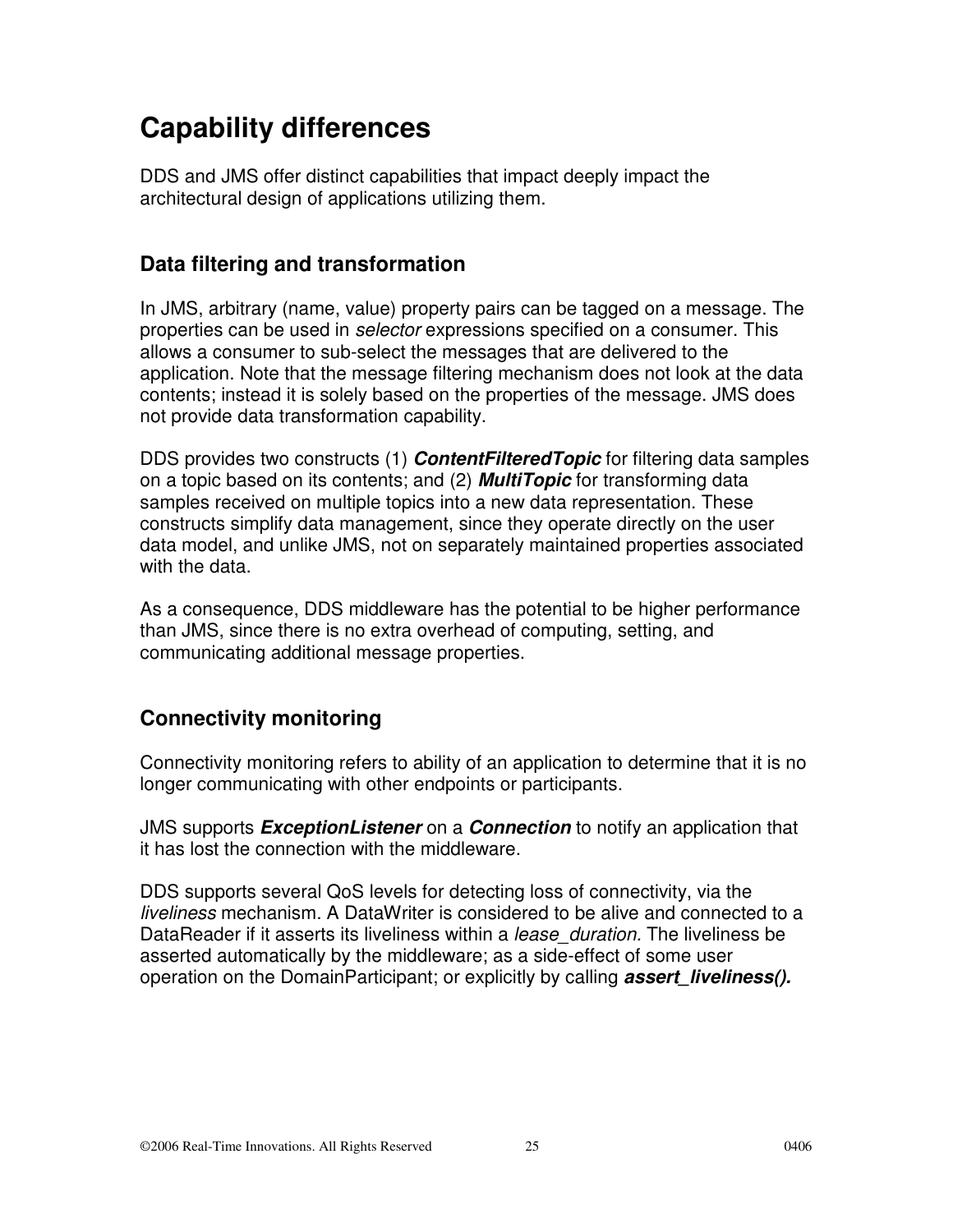The LIVELINESS QosPolicy specifies the lease duration, and the method of asserting the liveliness.

When a DataWriter does not assert its liveliness within its lease period, the application is notified via the **DataReaderListener.on\_liveliness\_changed()**  method. The application can install a listener on the "DCPSParticipant" builtin topic to detect if there are any participants communicating with it.

While JMS supports a simple mechanism for detecting connectivity loss with the JMS provider (and therefore other participants); DDS supports detection of connectivity loss between producer and consumer endpoints, as well as participants. This simplifies the design of fault-tolerant applications, and enables DDS applications to have self-healing qualities.

#### **Redundancy and replication**

In JMS, all the messages produced on a destination are seen by a consumer. Setting up redundant and replicated producers (primary and secondary) requires application level coordination and synchronization between the primary and secondary producers.

DDS provides two QoS policies that, combined with the spontaneous discovery, make it very simple to setup redundant replicated data producers. The OWNERSHIP QoSPolicy determines whether a DataReader will receive updates of data from just one DataWriter (the strongest), or from any associated DataWriter. The OWNERSHIP\_STRENGTH QoSPolicy determines if a DataReader is to receive from only the strongest DataWriter; this QoSPolicy is set on each DataWriter and the one with the largest strength number will be the DataWriter a matching DataReader receives from.

Thus, a primary DataWriter and a replicated secondary DataWriter can be setup with ownership set to exclusive (i.e. updates will be received from only one DataWriter). The primary DataWriter is assigned higher strength than the replicated secondary writer. When the primary fails (connectivity is lost), the secondary writer will seamlessly take over. When the primary is restarted, it will shadow the secondary producer as long as it is active. This simple redundancy and replication mechanism can scale well for a large system, and gives a selfhealing quality to DDS applications.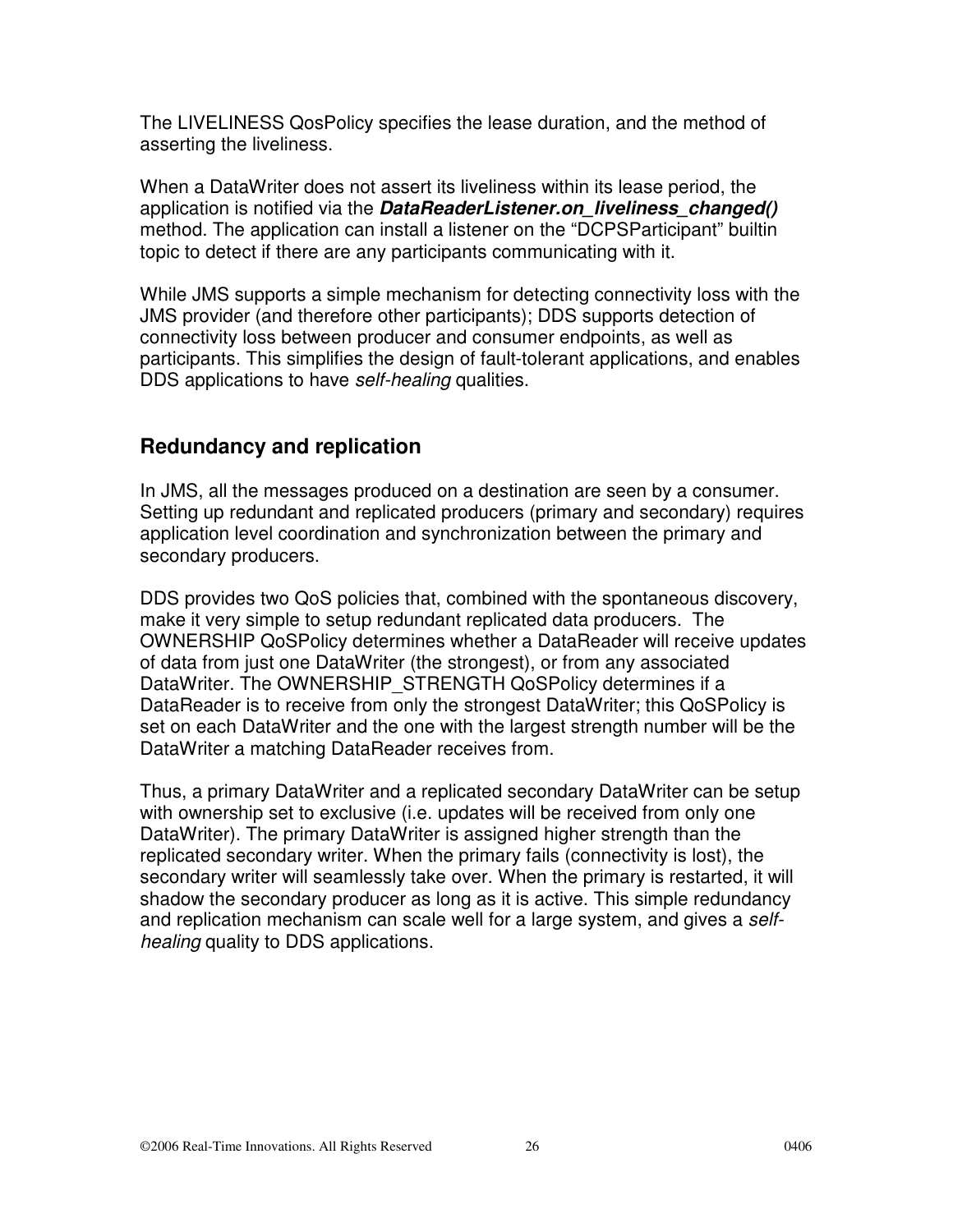### **Delivery effort**

JMS always attempts to deliver a message and receive an acknowledgement. JMS will attempt to redeliver a message (marking it as such) until the receiving end acknowledges it.

Like JMS, DDS also supports acknowledged delivery mode. In addition, it also supports a "best efforts" mode, in which messages are not acknowledged by the receiving end. This behavior may be specified via a RELIABILITY QosPolicy on a DataWriter, DataReader, or a Topic. This policy determines whether a message should be sent best effort (send once without expecting acknowledgements) or reliably (resent until positively acknowledged).

The DDS best efforts mode enables data to be transferred with minimal latency, and is well suited to the needs of many high-performance real-time sensor based applications.

#### **User meta-data**

User meta-data refers to the ability to associate additional user-specified information with the data delivered by the middleware.

JMS supports user meta-data by means of message properties, which are (name, value) pairs that can be specified on a per message basis.

DDS supports user meta-data by providing a USER\_DATA QosPolicy, which allows an application to associate arbitrary information with the DataReader, DataWriter endpoints, or the DomainParticipant. The user meta-data is accessible via the built-in topics. The contents of the USER\_DATA QosPolicy are mutable, and can be changed as needed.

The DDS approach for associating user meta-data with the endpoints, rather than per message can potentially support higher performance, as the user metadata does need to be set and transferred on a per message basis.

Note that in DDS, per message properties can be achieved, by creating a wrapper user data type that contains a sequence of (name, value) pairs. This can be done in the application code.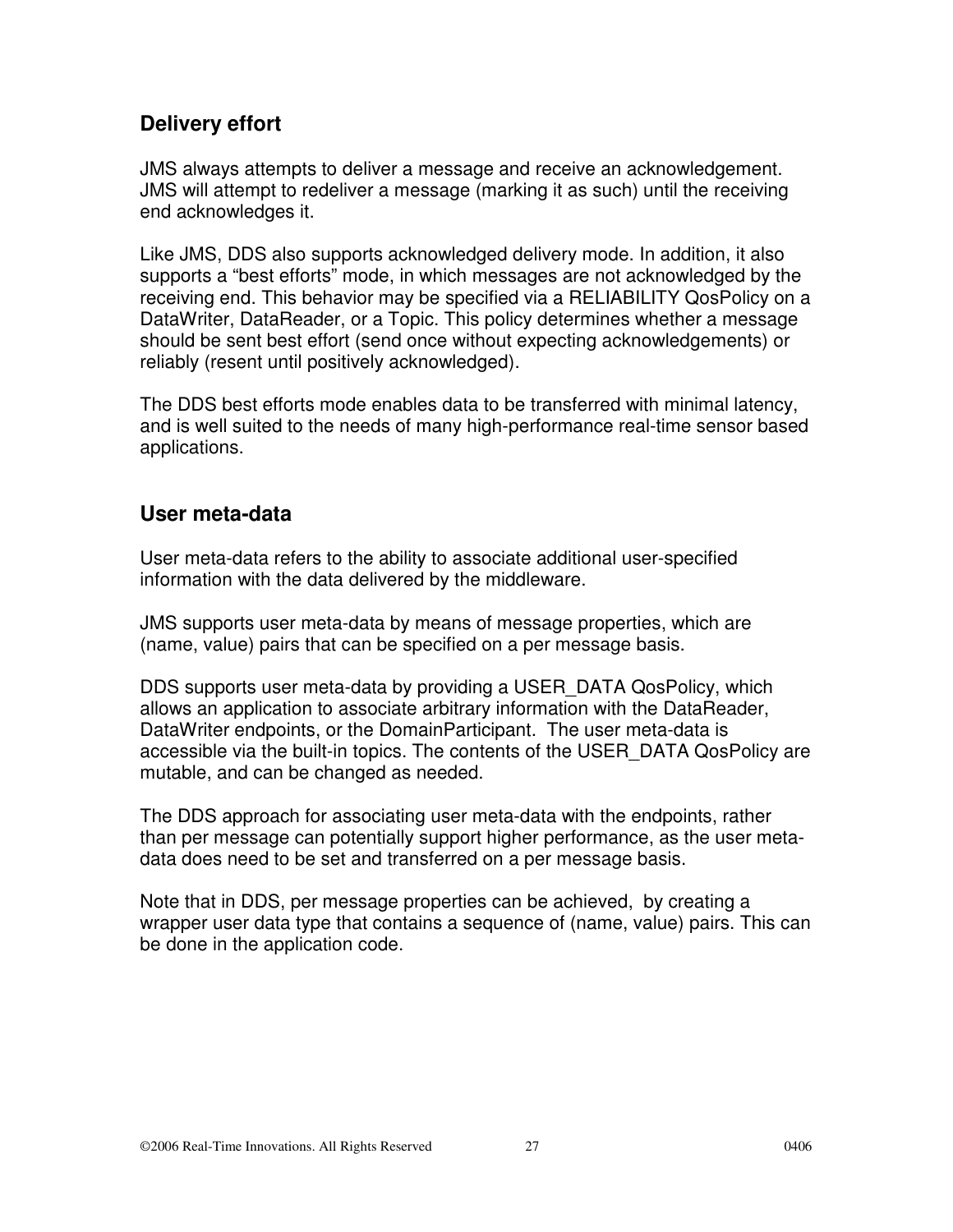### **Delivery acknowledgements**

JMS messages always require acknowledgement. The acknowledgement mode is specified on a per session basis. It may be automatic (AUTO\_ACKNOWLEDGE, DUPS\_OK\_ACKNOWLEDGE) or explicit (CLIENT\_ACKNOWLEDGE). In the CLIENT\_ACKNOWLEDGE mode, a message must be explicitly acknowledge by the application by calling **Message.acknowledge().** The CLIENT\_ACKNOWLEDGE mode is useful for guaranteeing end-to-end message delivery.

DDS sample updates are only acknowledged when the RELIABILITY QosPolicy is set to RELIABLE message delivery. The acknowledgements in DDS are automatic; there is no explicit method for a user application to acknowledge a received sample, and thereby indicate that it has actually consumed it.

### **Transactional behavior**

A transaction allows a group of operations to be treated as a single unit of work. Either none or all the operations in the group are executed as a unit. If a transaction is rolled back, or one of the operations in the group fails, none of the operations take effect. Otherwise, all the operations take effect when a transaction is committed.

JMS supports transacted sessions. A MessageProducer in a transacted session actually sends the messages when a **Session.commit()** is called. Likewise, a MessageConsumer acknowledges the received messages only when the session is committed. A new transaction implicitly begins after the last commit. The **Session.rollback()** method may be called to undo the uncommitted messages waiting to be sent by a MessageProducer or acknowledged by a MessageConsumer. Send operations may be mixed with receive operations in a transaction.

The scope of a JMS local transaction is limited to the session. JMS supports the Java Transaction API (JTA) so that a JMS connection or a session can be used with a JTA compliant transaction manager to participate in a distributed transaction, using a two or three-phase commit protocol.

DDS partially supports transactional behavior for sending data via the notion of a set of "coherent changes". A *coherent set* of changes is a set of modifications that must be propagated in such a way that they are interpreted at the receiver's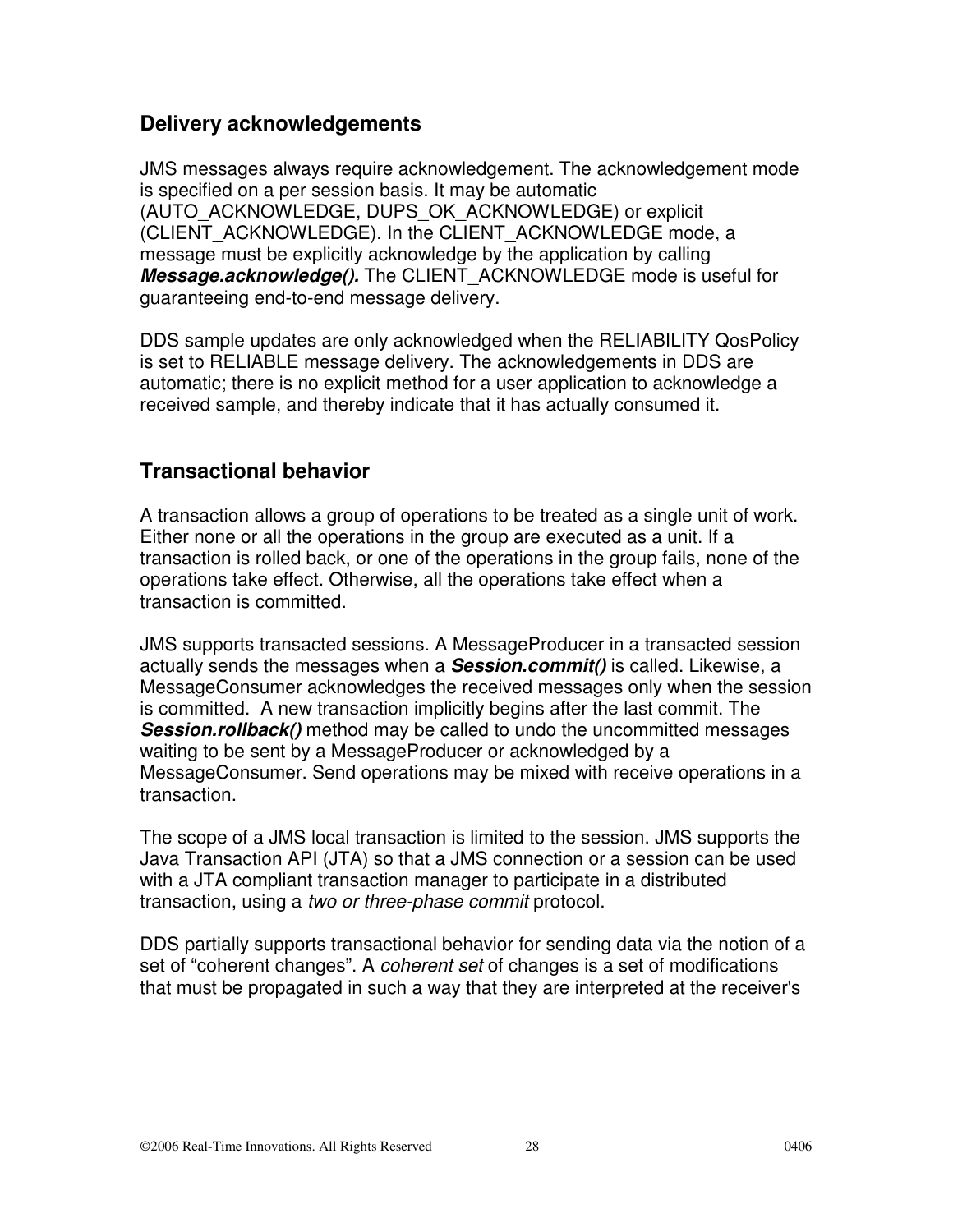side as a consistent set of modifications; that is, the receiver will only be able to access the data after all the modifications in the set are available at the receiver end. A coherent set of changes behaves as if sent atomically; if an event occurs that prevents a subscriber from receiving the entire set of coherent changes, it must behave as if it had received none of the set.

#### A coherent set of changes bracketed by calls to the **Publisher.begin\_coherent\_changes()** and

**Publisher.begin coherent changes()** methods. The PRESENTATION QosPolicy controls the scope within which changes to set of data-object instances are considered coherent, and whether the ordering within that scope should be preserved.

The support for coherent changes enables a publishing application to change the value of several data-instances that could belong to the same or different topics and have those changes be seen atomically by the readers. This is useful in cases where the values are inter-related (for example, if there are two datainstances representing the altitude and velocity vector of the same aircraft and both are changed, it may be useful to communicate those values in a way the reader can see both together; otherwise, it may e.g., erroneously interpret that the aircraft is on a collision course).

DDS's support for transactional behavior is partial. It does not provide a way for an application to rollback a coherent set of changes. Also, DDS does not provide support facilities for participating in distributed transactions, using JTA compliant or other transaction processing monitors.

### **Point-to-point delivery**

In the JMS PtP messaging domain, a destination (Queue) may have multiple consumers (QueueReceivers) and producers (QueueSenders). A message is processed by exactly one of the attached consumers. Thus, a message is delivered *point-to-point*, from the producer to one of the many available consumers. The policy for selecting a consumer is left up-to the middleware provider. Upon message redelivery (if any), a message may get dispatched to a different consumer. The point-to-point delivery mechanism in the JMS PtP messaging domain makes it very easy to distribute processing load across multiple identical consumers, thus providing a simple means for *load balancing*. However, since PtP behaves as if the messages are put in a single logical queue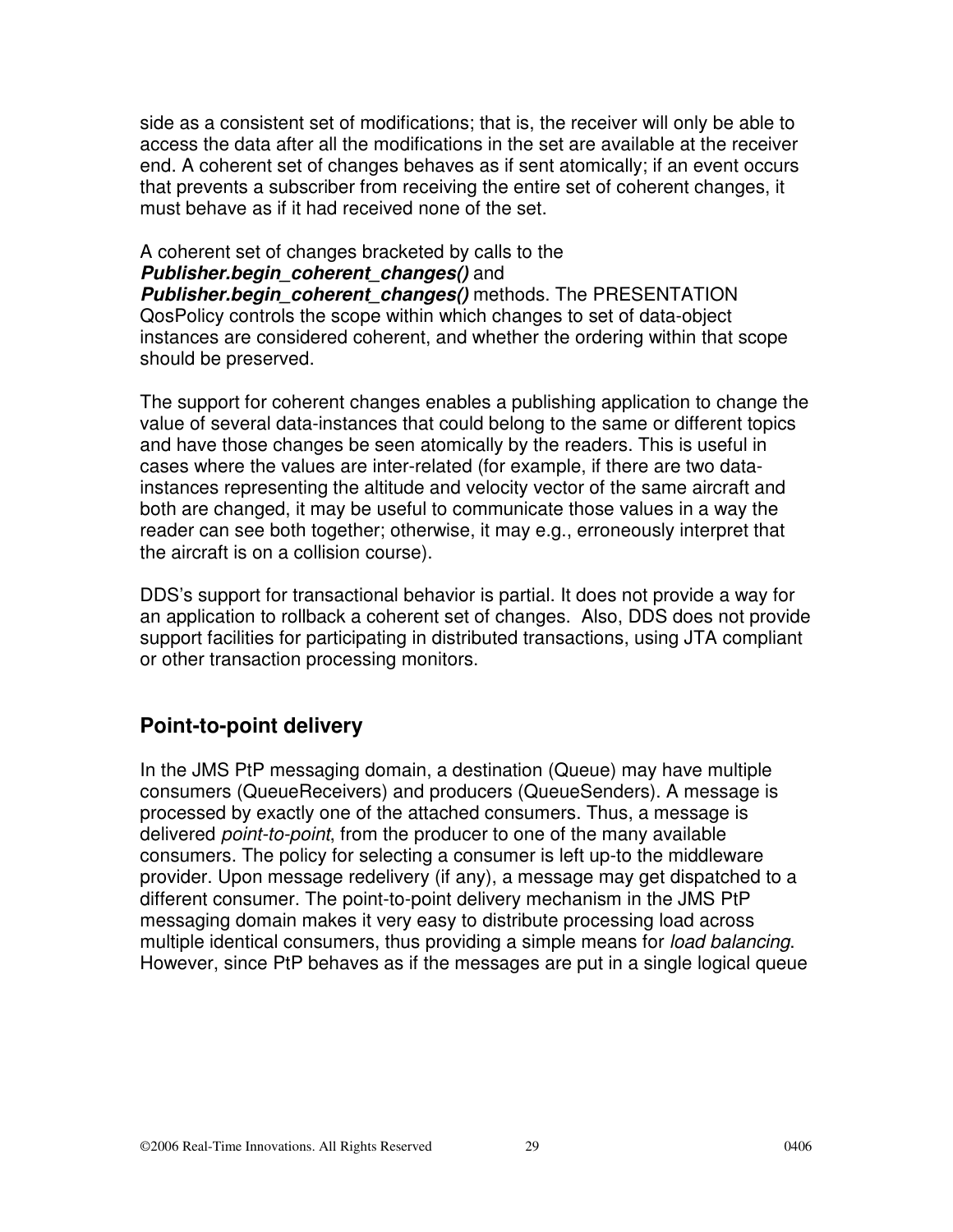and handed over to one of the available consumers, this messaging domain will generally be less scalable that the Pub/Sub domain.

DDS does not support a point-to-point delivery mechanism. All the matching consumers associated with a topic will receive updates. The PARTITION QosPolicy may be used to *partially* achieve point-to-point delivery. A PARTITION QosPolicy, specifies a set strings that introduce a logical partition among the topics visible by a Publisher and a Subscriber. A DataWriter within a Publisher only communicates with a DataReader in a Subscriber if (in addition to matching the Topic and having compatible QoS) the Publisher and Subscriber have a common partition name string. A change of this policy can potentially modify the "association" of existing DataReader and DataWriter entities. It may establish new "associations" that did not exist before, or break existing associations. Pointto-point delivery may be accomplished by: (1) assigning a unique partition name to every consumer (Subscriber, DataReader pair); and (2) switching a producer (Publisher, DataWriter pair) among those partition names. The consumer selection policy can be configured in a variety of ways, at the application level.

### **Delivery priority**

JMS messages have a priority header. The value of this header can be set directly on a message, or specified as a property of the producer. Higher priority messages are delivered ahead of lower priority messages.

DDS does not support the notion of delivery priority on data updates.

The priority is a hint in JMS. The middleware is not required to deliver the messages in priority order.

## **Capability equivalents**

For certain capabilities, DDS and JMS offer equivalent ways of achieving the same results.

### **Persistency and Durability**

Persistency refers to the ability of specifying data delivery so that it survives middleware failures. With persistent delivery, an application is assured that when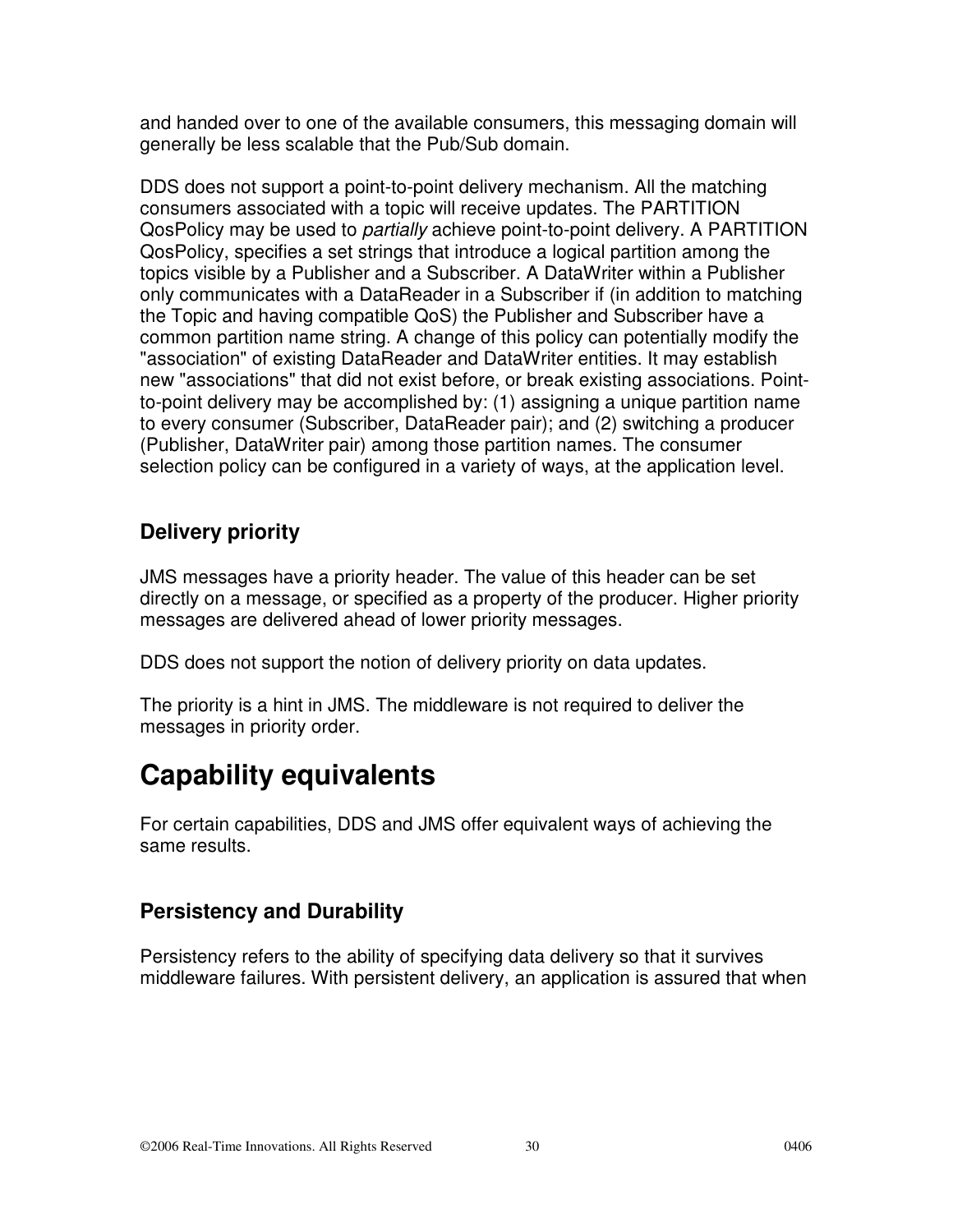a send or a write operation returns, the middleware will not lose the data even if it crashes.

Durability refers to the ability of a consumer to receive data sent to its destination or topic even when it is not active. After a durable consumer starts, either for the first time or after a crash, it receives any messages destined for it (while it was inactive).

JMS provides independent mechanisms for controlling both persistency and durability. In JMS durability is specified by creating a durable consumer: either by creating a **QueueReceiver**, or by calling **Session.createDurableSubscriber().**  Persistency is specified by **deliveryMode** used to send message. For PERSISTENT delivery mode, a message is persisted on permanent storage before the send method returns to the caller; the message is delivered once-andonly-once (redelivered messages are marked). For NON\_PERSISTENT delivery mode, a message is not persisted before the send operation returns to the caller; the message is delivered *at-most-once* (allowing for the possibility of loosing a message after the send operation has completed, but before it can be delivered because of middleware failure). Note that NON\_PERSISTENT messages may be saved on permanent storage anyway, in order to support durable consumers.

DDS also provides a means for independently controlling persistency and durability. The DURABILITY QosPolicy determines whether or not the middleware should save already-sent samples in case new a DataReader joins the later. There are several kinds of durability settings: VOLATILE to indicate that a DataReader will not receive any samples missed while it was inactive; TRANSIENT\_LOCAL to indicate that a late joining DataReader will receive missed samples only from the DataWriters that are still active; TRANSIENT to indicate that a late joining DataReader will receive missed samples as long as the middleware has not crashed; and PERSISTENT to indicate that a late joining DataReader will receive missed samples even if the middleware crashed.

The DDS DURABILITY QosPolicy can be independently specified on DataWriters, DataReaders, and Topics. Persistency is assured by the PERSISTENT setting of the QosPolicy on a DataWriter. Durability (with different levels of service) is assured by TRANSIENT\_LOCAL, TRANSIENT, or PERSISTENT settings of the QosPolicy on a DataReader.

Compared to JMS, DDS provides several levels of quality of service to controlling persistency and durability.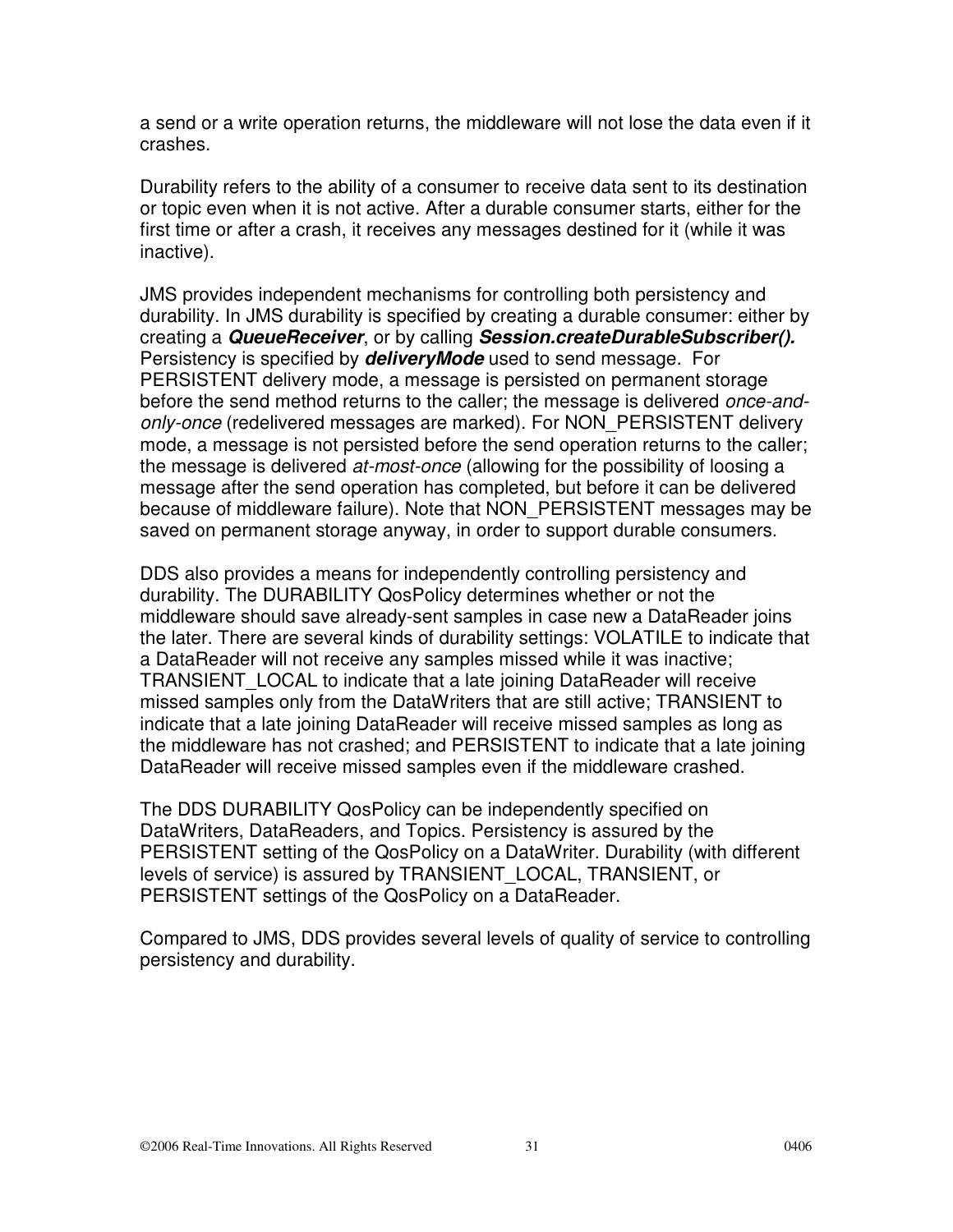#### **Time to live**

The "time to live" for a message or data sample specifies how long it is valid.

JMS messages have an **expiration** header. The value of this header can be set directly on a message, and specified as a property of the producer.

DDS provides a LIFESPAN QosPolicy on a DataWriter and Topic, which specifies how long the data written by a DataWriter is considered valid.

In either case, messages or data samples that are no longer valid are automatically purged by the middleware.

### **New capabilities in DDS**

DDS is a newer standard that addresses a broad range of data-centric design requirements; it has had the benefit of JMS hindsight. DDS supports some capabilities that have no counterpart in JMS.

### **Data-object lifecycle management**

DDS middleware is cognizant of the underlying relational data model, and provides facilities that enable it to manage the lifecycle of data-object instances. An application can express the intent to produce updates to a data-object instance by calling **DataWriter.register\_instance()**; and conversely negate this intent by calling **DataWriter.unregister\_instance().** A **DataWriter.dispose()** can be used to indicate that a data-object instance is deleted; it is analogous to deleting a row in a table.

A DataReader keeps track of a data-object instance's status which can be ALIVE meaning there are connected DataWriters that may update it, NOT\_ALIVE\_NO\_WRITERS meaning that there are no connected DataWriters that may update it, and NOT ALIVE DISPOSED meaning that that it has been explicitly disposed by a DataWriter.

The READER\_DATA\_LIFECYCLE QosPolicy specifies how long the DataReader must retain information regarding data-object instances that have the state NOT ALIVE NO WRITERS.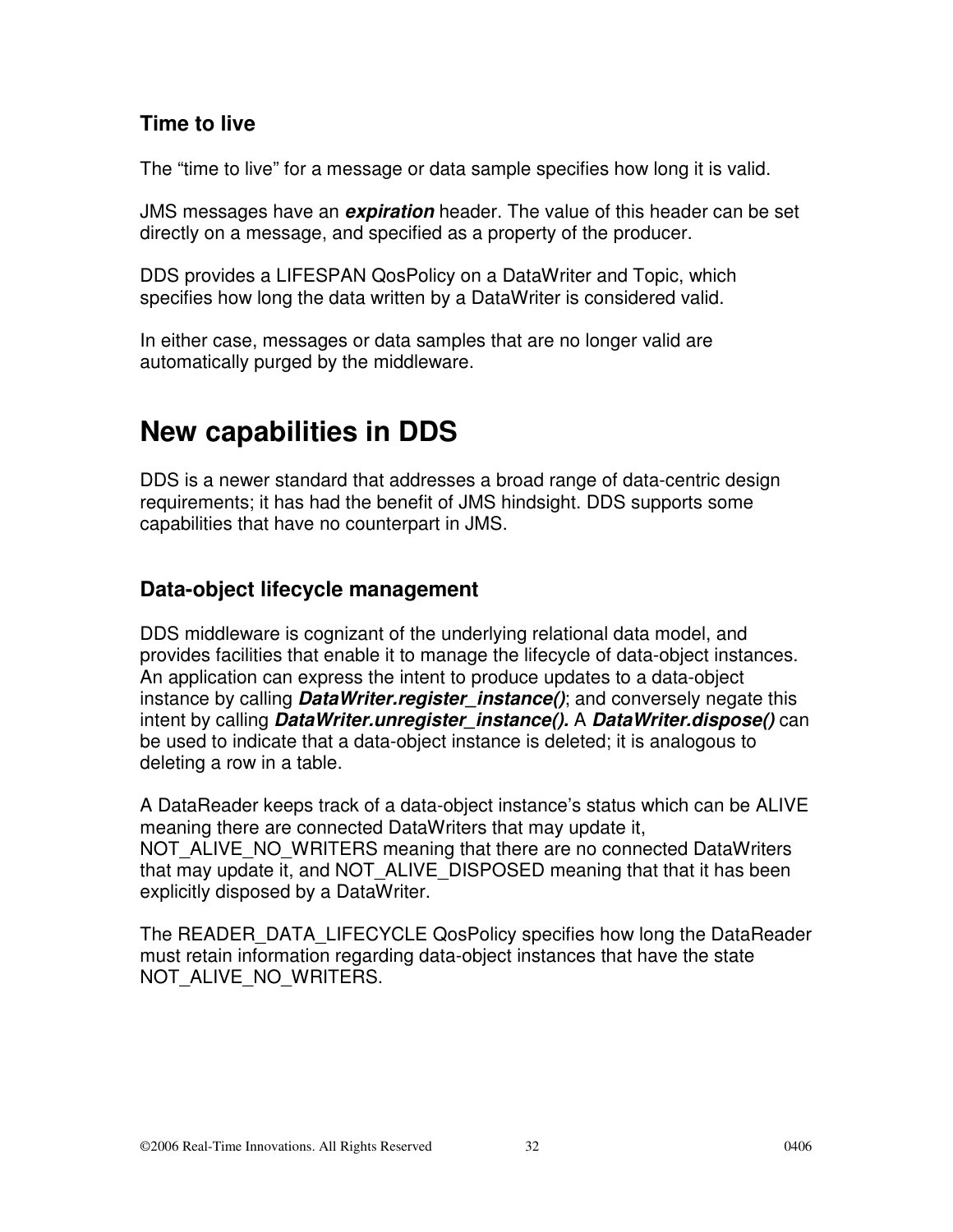The WRITER\_DATA\_LIFECYCLE QosPolicy controls whether or not a DataWriter will automatically dispose instances each time they are unregistered.

### **Predictable delivery**

DDS provides QosPolicies specifically targeted to minimum latency, predictable real-time operation in high-performance distributed data-critical systems.

The DEADLINE QoSPolicy expresses the maximum duration (deadline) within which a DataReader expects a data-object instance to be updated. If a sample is not received within the deadline, a listener method is called.

The TIME\_BASED\_FILTER QosPolicy specifies a *minimum\_separation* value that allows a DataReader to specify that it interested only in (potentially) a subsampled set of the values for a data-object instance. A DataReader does not want to receive more than one sample each *minimum* separation for a dataobject instance, regardless of how fast the changes occur at a DataWriter.

The LATENCY\_BUDGET QosPolicy provides a hint as to the maximum acceptable delay from the time the data is written to the time it is received by the subscribing applications.

### **Delivery ordering**

DDS provides QosPolicies to control the ordering of received samples.

The DESTINATION ORDER QosPolicy controls the criteria used to determine the logical order among changes made by different Publishers to the same dataobject instance. The order can be by reception timestamp or by source timestamp when a sample was written.

The PRESENTATION QosPolicy specifies how a coherent set of samples representing changes to data-object instances made by a single Publisher are presented to a subscribing application. This policy affects the application's ability to: specify and receive coherent changes, see the relative order of coherent changes.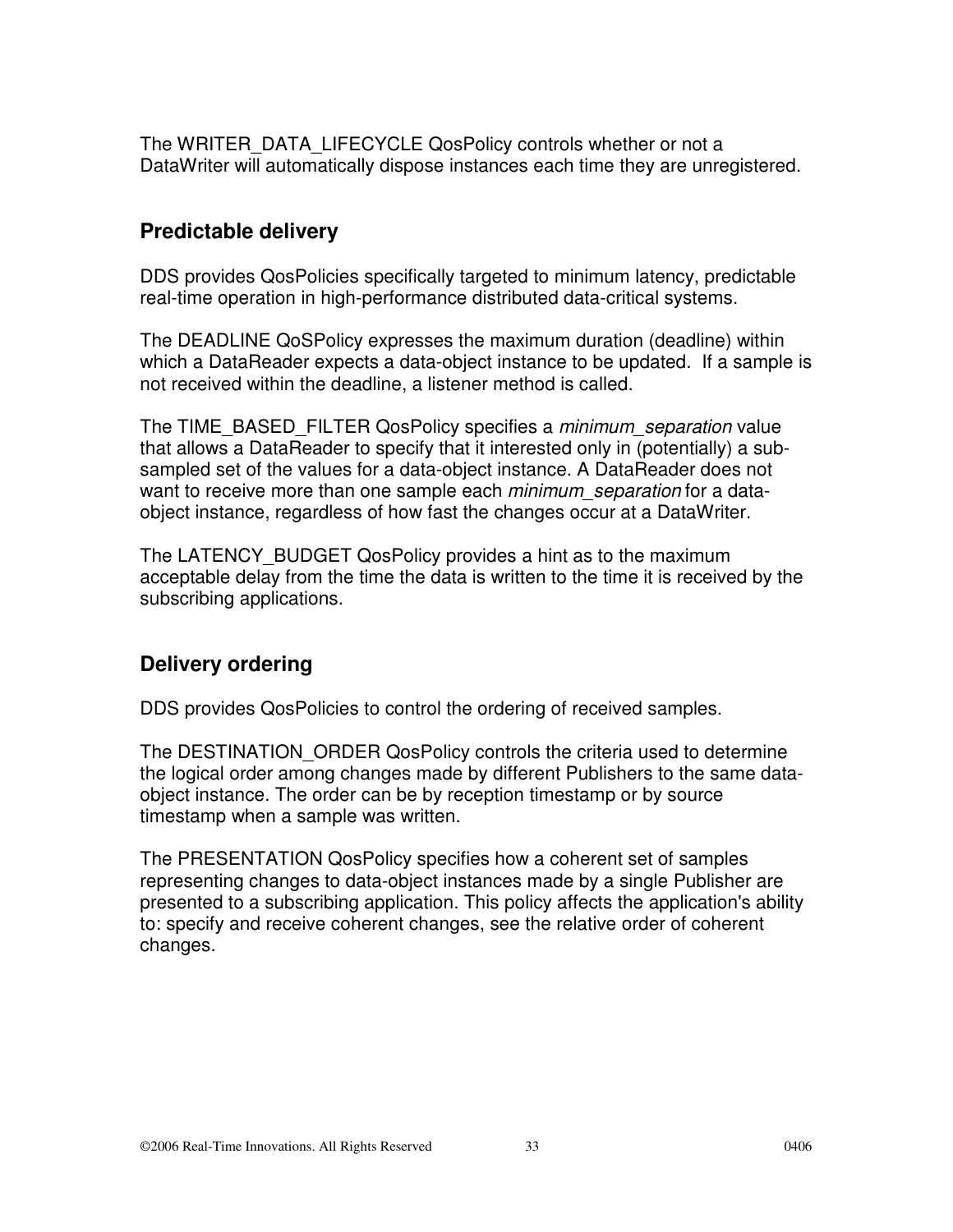### **Transport priority**

DDS provides a TRANSPORT\_PRIORITY QoSPolicy in a DataWriter, which allows a DDS application to take advantage of transports that are capable of sending messages with different priorities.

The priority is a hint in DDS, and may be used for traffic shaping. The behavior is transport and middleware dependent, and the middleware is not required to deliver higher transport priority updates first.

#### **Resource management**

DDS provides QosPolicies to specify the memory resources used by the middleware for sending and receiving samples.

The RESOURCE\_LIMITS QosPolicy specifies the resources that the middleware can utilize in order to meet the requested QoS. The middleware will perform the data delivery within the confines of the resource limits.

The HISTORY QosPolicy specifies the behavior of the middleware in the case where the value of a sample changes (one or more times) before it can be successfully communicated to one or more existing consumers. On the publishing side this policy controls the number of samples per data-object instance that should be maintained by a DataWriter on behalf of the associated DataReaders. On the subscribing side it controls the number of samples per data-object instance, that should be maintained until the application "takes" them from the middleware by calling a **DataReader.take()** method.

The settings of the HISTORY QosPolicy must be within the confines of the RESOURCE\_LIMITS QosPolicy.

### **Status notifications**

DDS specifies a number of *status changes* that can trigger a listener invocation on a DDS **Entity**. The list of status change notifications includes: INCONSISTENT\_TOPIC, OFFERED\_DEADLINE\_MISSED, REQUESTED\_DEADLINE\_MISSED, OFFERED\_INCOMPATIBLE\_QOS, REQUESTED\_INCOMPATIBLE\_QOS, SAMPLE\_LOST, SAMPLE\_REJECTED, DATA\_ON\_READERS, DATA\_AVAILABLE, LIVELINESS\_LOST, LIVELINESS\_CHANGED, PUBLICATION\_MATCHED,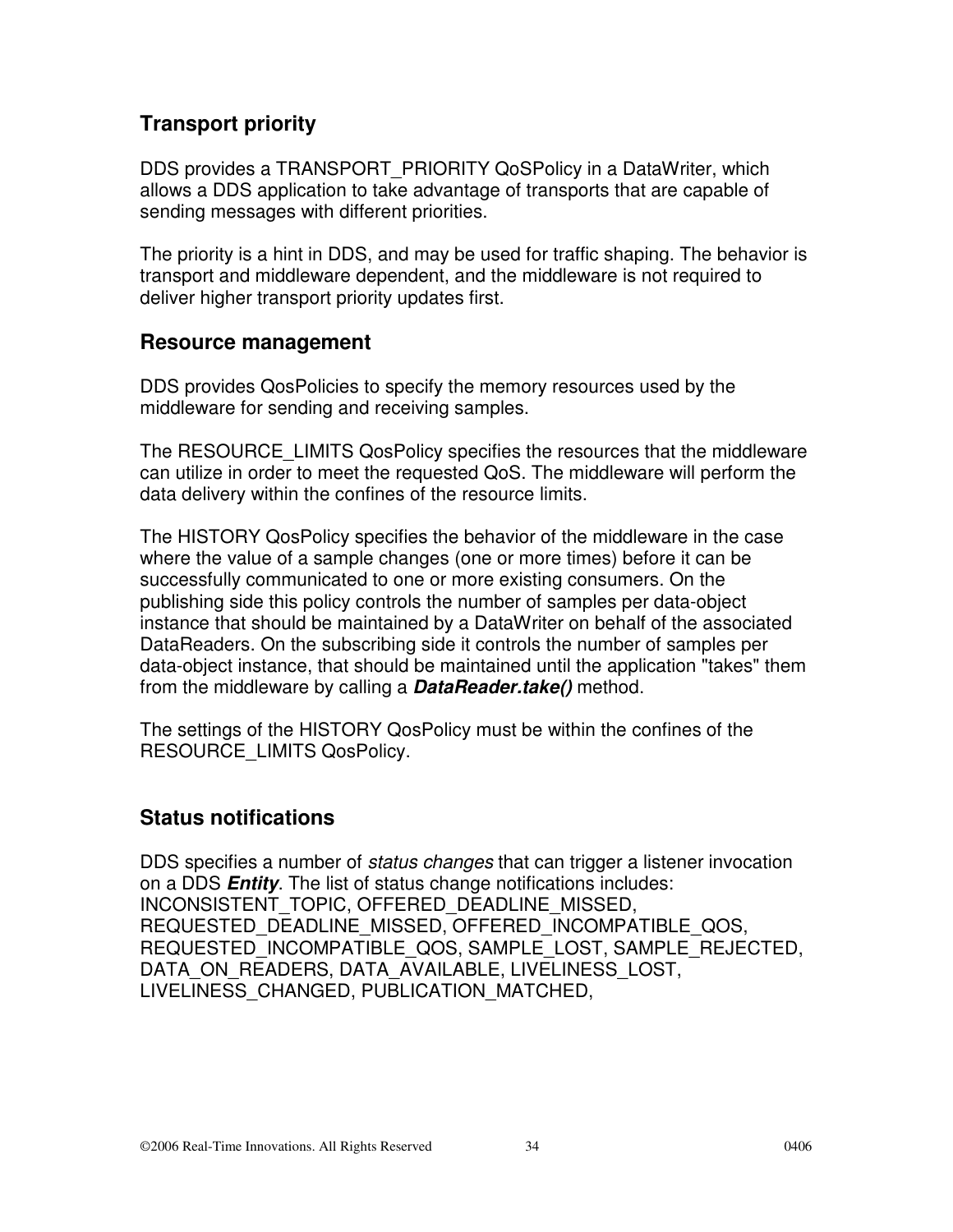SUBSCRIPTION\_MATCHED. The availability of data is only one of the possible status notifications. Also, note that data samples are not delivered in a notification. A listener must call **read()** or **take()**on a **DataReader** to access the data samples. This architecture make it possible to implement a potentially lower end-to-end latency middleware, since the extra overhead of determining which samples are to be delivered is not needed before invoking a listener.

# **Practical considerations**

We have examined the functional similarities and differences between DDS and JMS, and their implications for distributed application design. In addition, a number of practical factors come into play when choosing a middleware technology for building a distributed system. These are discussed next.

### **Architecture**

JMS APIs are described in terms of a client/provider interaction; the client being the user application, distinct from the JMS provider or the middleware server. Most popular JMS provider implementations have centralized server-based architecture; some use a cluster of servers for fault-tolerance and load balancing. In a centralized server-based architecture, a message must pass via the server, which introduces extra latency and a potential resource bottleneck.

DDS APIs are described in terms of a peer-to-peer interaction; data is transferred directly from a DataWriter to a DataReader. DDS implementations generally use a decentralized peer-to-peer architecture. For example, "RTI Data Distribution Service" from Real-Time Innovations, Inc (RTI) has a completely symmetric architecture. There is no single point of failure and data transfer latency is minimized. Participants can freely join or leave a domain, without needing special configuration. This is in keeping with the goals of DDS to enable robust, highperformance, low latency distributed applications.

### **Platforms**

JMS, as the name implies, was developed to provide a portable vendor neutral Java API for a wide range of MOM implementations. JMS requires the Java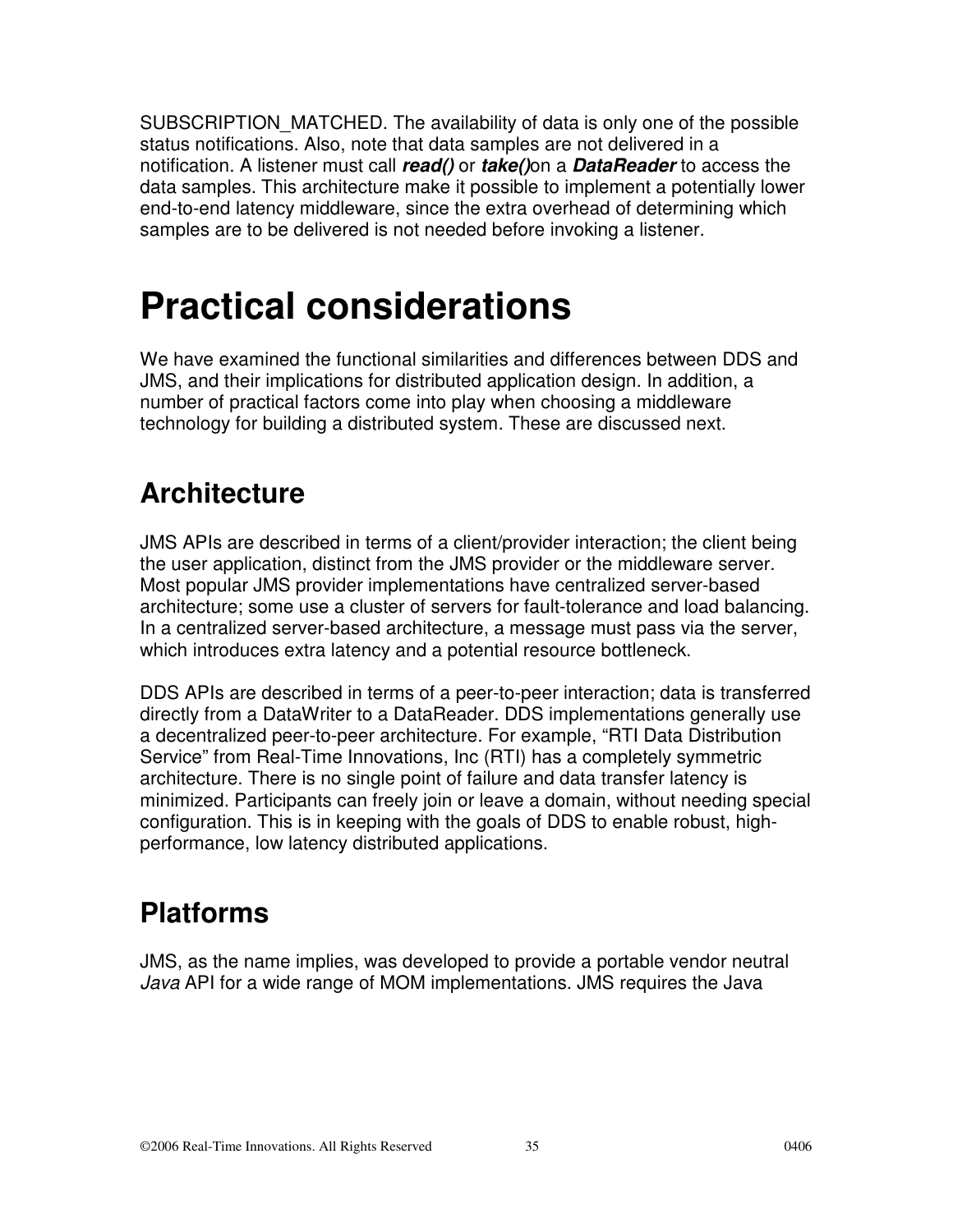platform. Some vendors provide JMS like APIs for other programming languages, but there is no established standard. JMS vendors may also provide proprietary APIs in other languages, native to the underlying MOM implementation. Also, note that JMS applications require non JMS APIs to bootstrap the client application. The standard practice is to use JNDI APIs, which are well established for Java EE programming.

DDS is an Object Management Group (OMG) standard defined in a language and platform neutral manner. OMG defines standard platform specific mappings to create language specific bindings. Therefore, standardized DDS APIs are available for all OMG supported programming languages; C, C++, and Java being the most popular. Since DDS is a standard in C, C++, and Java, it is available on a wide variety of platforms, including popular real-time operating systems (RTOS), desktop and server operating systems, and Java platforms.

### **Interoperability**

JMS is an API only standard, and does not define an *on-the-wire* interoperability protocol. JMS only requires limited message portability on the client side: a **Message** created by provider A should be usable with provider B. Beyond this, a producer written using provider A cannot be expected to deliver messages to a consumer written using provider B.

Currently DDS is also an API only standard. However, there is active progress being made at the OMG towards standardizing on a DDS on-the-wire interoperability protocol.

## **Transports**

JMS being an API only specification does not specify a transport model. However, since JMS message delivery is reliable (messages are not dropped unless the provider fails) and ordered, a JMS implementation can benefit from a reliable transport such as TCP. Being connection-oriented, TCP also fits naturally into the client/provider scheme. Centralized server based JMS implementations generally use TCP. They rely on TCP to guarantee reliable and ordered delivery required by the JMS APIs. Some UDP based implementations do exist; they implement the reliable and ordered message delivery semantics on top of UDP.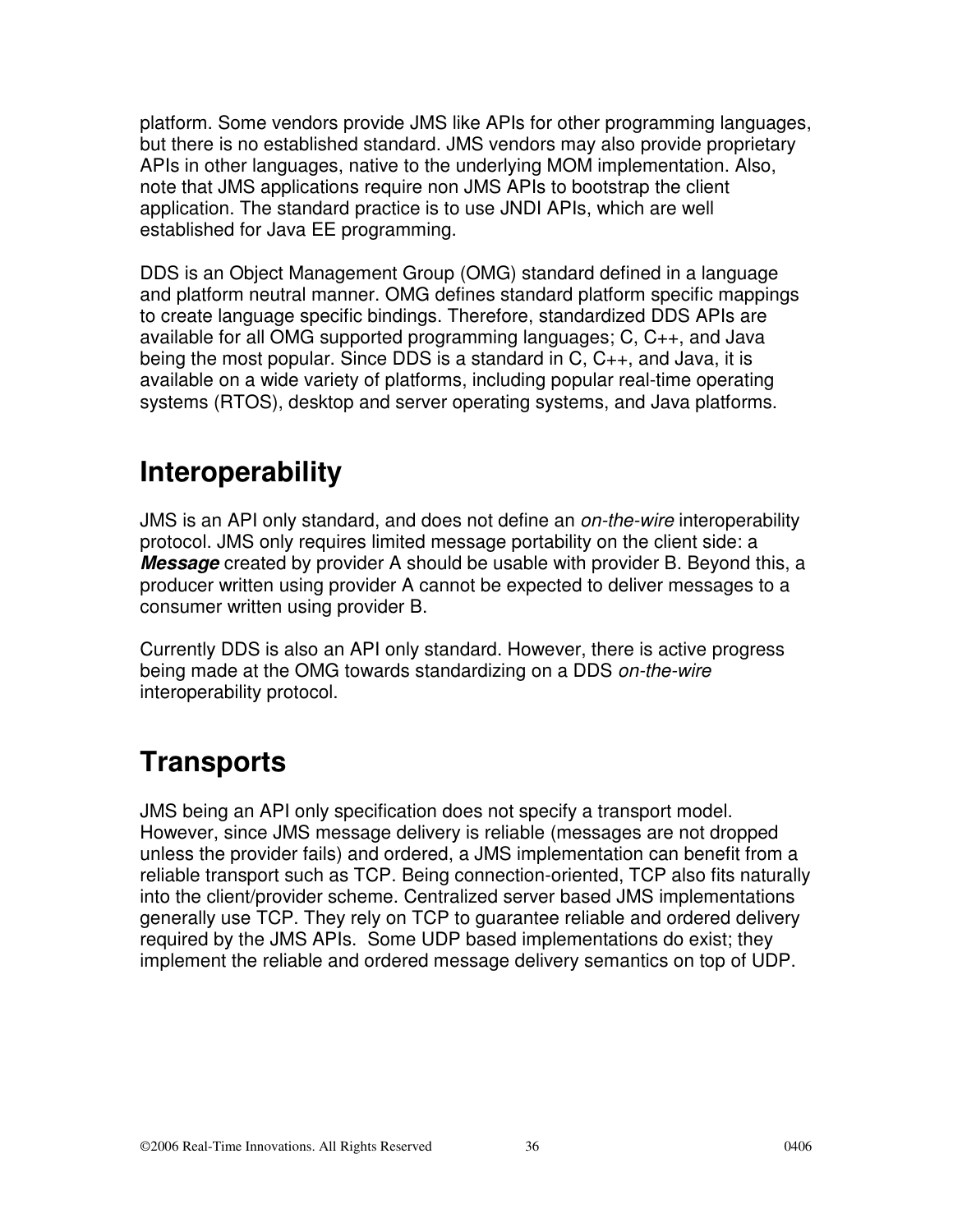Like JMS, DDS being an API only specification does not specify a transport model. However, DDS does not depend on reliable and ordered delivery of messages. In fact, the "best-effort" delivery QosPolicy is naturally suited to an unreliable low-latency transport such as UDP, whereas "reliable" delivery may benefit from the use of a reliable transport like TCP. However, since DDS middleware must support both delivery schemes, it cannot make any assumptions about the reliability properties of the underlying transport. Therefore, DDS middleware is less reliant on the capabilities provided by a particular class of transport, and may be able to work well with a variety of transport classes. As an example, the RTI Data Distribution Service implementation provides a *pluggable transport* architecture, wherein any kind of transport can be plugged in, including UDP, TCP, shared memory, and various specialized transports.

### **Security**

JMS has a provision for optionally specifying a *(usernme, password)* when creating a **Connection**. Beyond this, security issues are left up to the JMS middleware vendor and the client application.

DDS provides an extension mechanism that can be useful in creating secure applications. For example, a consumer application can use a DataReader's USER\_DATA QosPolicy to present security credentials to a DataWriter in the producer application. The producer application can authenticate the security credentials; these may potentially contain authorization rights. If the consumer's security credentials are not acceptable, the DataReader entity can be permanently ignored using the **DomainParticipant.ignore\_subscription()**  method. A secure transport provided by the middleware vendor can ensure that the data is transferred securely.

## **Administration**

JMS implementations minimally require the use of an external means for configuring and administering **Destinations** and **ConnectionFactories.** It is common practice to use JNDI to access these objects. Vendor provided proprietary tools must be used to configure the JNDI registries, before they can be used by an application. Evolving an application over its lifetime requires coordination with JNDI administration.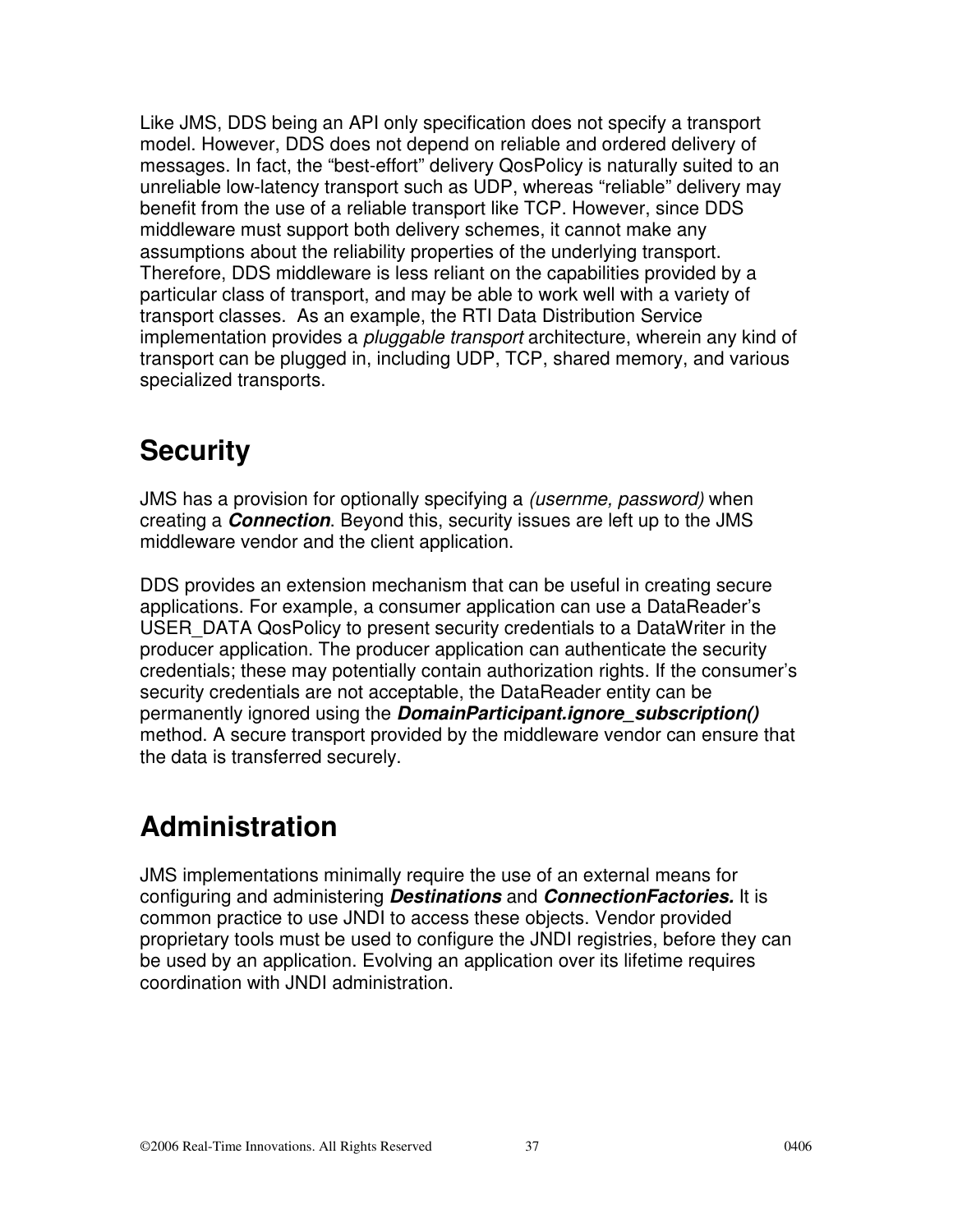DDS implementations are expected to spontaneously discover each other; the DDS APIs do not rely on external means for establishing the discovery information. For example, with RTI Data Distribution Service, the user application only needs to link in a middleware library; no additional configuration is required to discover and establish dataflows with peer applications. As a result, DDS applications are plug-n-play, and require "zero" system administration.

### **Performance**

Middleware performance can be characterized along several aspects including: (1) the end-to-end latency, i.e. the time required to send a message from a producer to a consumer; (2) the throughput, i.e. the maximum amount of data per unit time that can be transferred from a producer to a consumer. While it is impossible to make any specific comments about performance---this can vary significantly from one middleware implementation to another (regardless of the supported APIs)---it is possible to make some general observations regarding potential middleware performance, based on the different choices made by the JMS vs. DDS APIs.

As compared with JMS, DDS has several features that can potentially minimize the end-to-end latency. These include: (1) a "best-efforts" delivery mode that does not require acknowledgements; (2) reduced message overhead, since meta-data such as message headers and properties are not specified per message, but rather on a per endpoint basis; (3) ability to use arbitrary data types which eliminates the need for converting back-and-forth between user and middleware provided types; (4) notification of data availability does not include the actual data, thus avoiding the overhead in setting this up; (5) ability to support "zero-copy" data access so that an application can access the received data directly in the middleware internal buffers without requiring a copy; (6) direct peer-to-peer data transfer from a DataWriter to DataReader without needed an intermediary. Thus, DDS middleware can potentially have better (lower) latency performance,

As compared with JMS, DDS has several features that can potentially maximize the throughput. These include: (a) reduced message overhead as in (2) above; (b) reduced processing in the data path as a result of (3) and (4) above; (c) direct data transfer as in (6) above, which eliminates a potential resource bottleneck and loading point. Thus, DDS middleware can potentially have better (higher) throughput performance as well.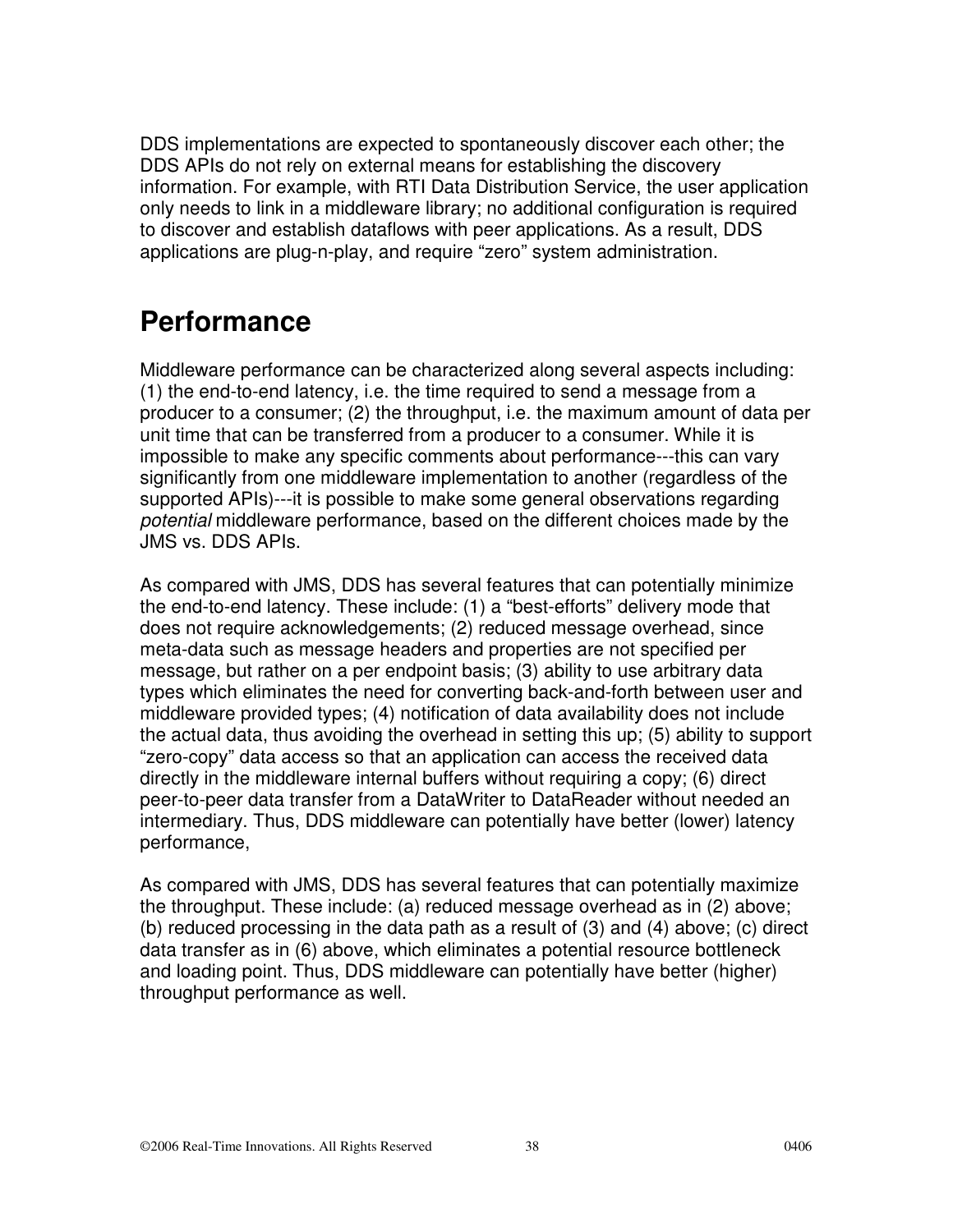Independent studies have observed DDS implementations that provide a factor of ten performance improvement of over JMS implementations.

## **Scalability**

Scalability refers to the ability to maintain performance levels as more nodes are added to a distributed system. For example, publish-subscribe scales better compared to "remote-procedure-calls (RPC)", due to the loose coupling between participants. As with performance, it is impossible to make any specific comments about scalability---this can vary significantly from one middleware implementation to another (regardless of the supported APIs). We some general observations regarding potential middleware scalability, based on the different choices made by the JMS vs. DDS APIs.

As compared with DDS, JMS has certain features that can potentially limit its scalability compared to DDS. These include (1) PtP messaging domain, which specifies that a message be delivered to exactly one consumer, and behaves as if the messages are put in a single logical queue and handed over to one of the available consumers; (2) centralized server-based architectures, generally used by JMS implementations will be less scalable than decentralized peer-to-peer architectures that support direct data transfer between endpoints.

### **Real-time applications**

DDS and JMS vary in their support for the needs of real-time applications. DDS has a variety of features that directly meet the needs of real-time applications, and have no counterparts in JMS. This is not surprising since DDS was developed while keeping real-time requirements in mind.

The real-time *specific* features of DDS include: (1) a low-latency best-efforts delivery mechanism; (2) qos policies for predictable delivery; (3) qos policies for resource management; (4) status notifications; and (5) potential for lower latency and higher throughput as discussed earlier. In addition, the availability of DDS on high-performance RTOSes and the ability to utilize low latency transports (for example UDP instead of TCP) can further minimize end-to-end latency and support predictable operation. Combined together, they make possible DDS implementations that enable high-performance real-time distributed applications.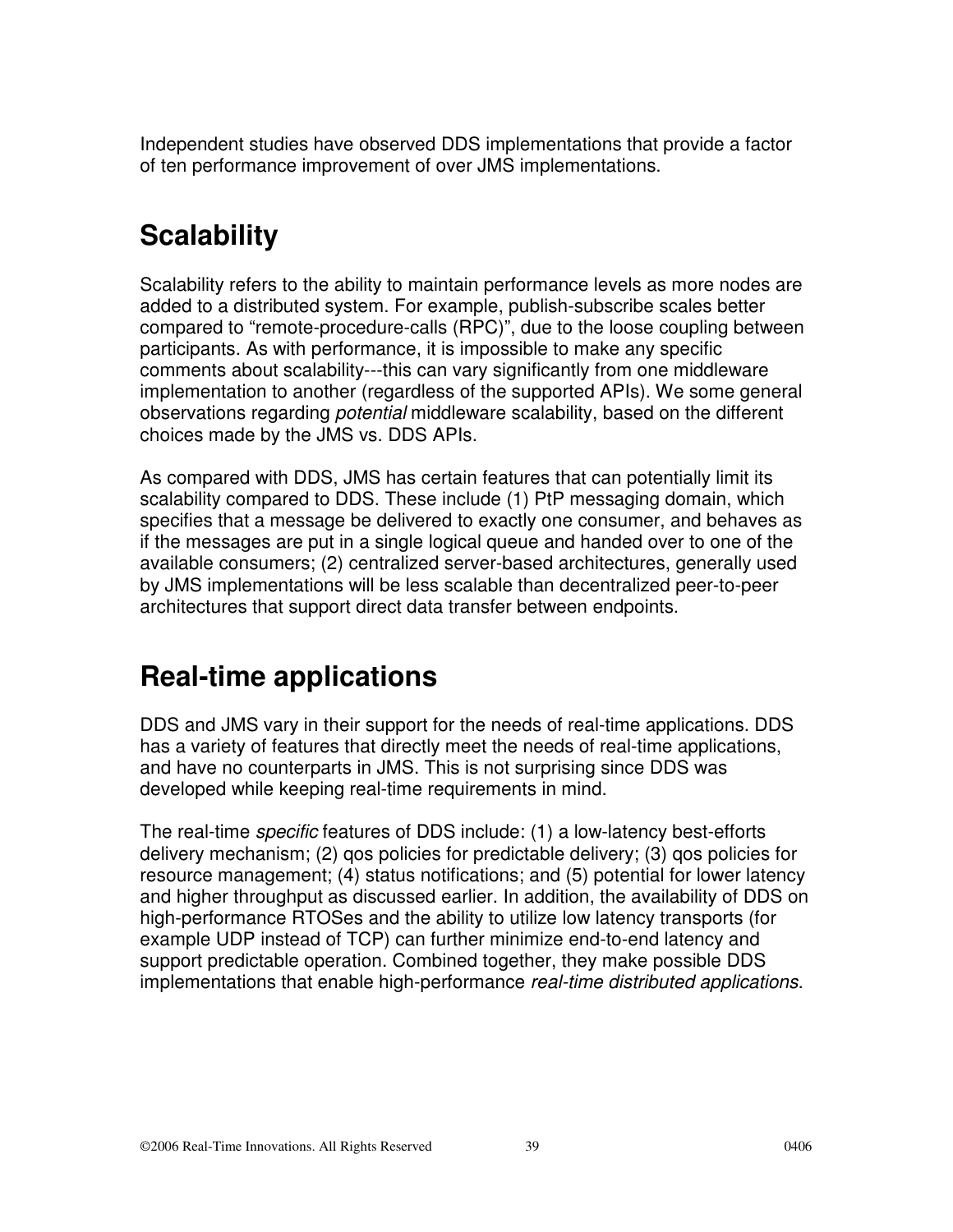### **Enterprise applications**

DDS and JMS vary in their support for the needs of enterprise applications. JMS has a variety of features that directly meet the needs of enterprise applications, and have no counterparts in DDS. This is not surprising since JMS was originally developed to provide a Java adaptor for a variety of enterprise messaging middleware implementations.

The enterprise specific features of JMS include: (1) full transaction support; and (2) explicit user application message acknowledgements. Combining message acknowledgements with persistent and durable delivery allows enterprise applications to *quarantee* message delivery.

In addition, Java EE, widely used in enterprise environments, supports a Message-driven Bean. A message-driven bean is a data consumer integrated into the enterprise java beans (EJB) framework. Producers are written directly using the messaging API. While the message-driven bean specification does not assume the use of JMS, it is the most commonly messaging technology supported by Java EE vendors.

JMS implementations generally also support for JTA, so that a message application can participate in a distributed transaction. Also, the JNDI APIs generally used by JMS applications are included in the Java EE specifications.

Thus, JMS is well integrated into enterprise application frameworks; given its legacy this is hardly surprising. However, DDS can also be used in enterprise environments; a message-driven bean using DDS can potentially simplify Java EE integration.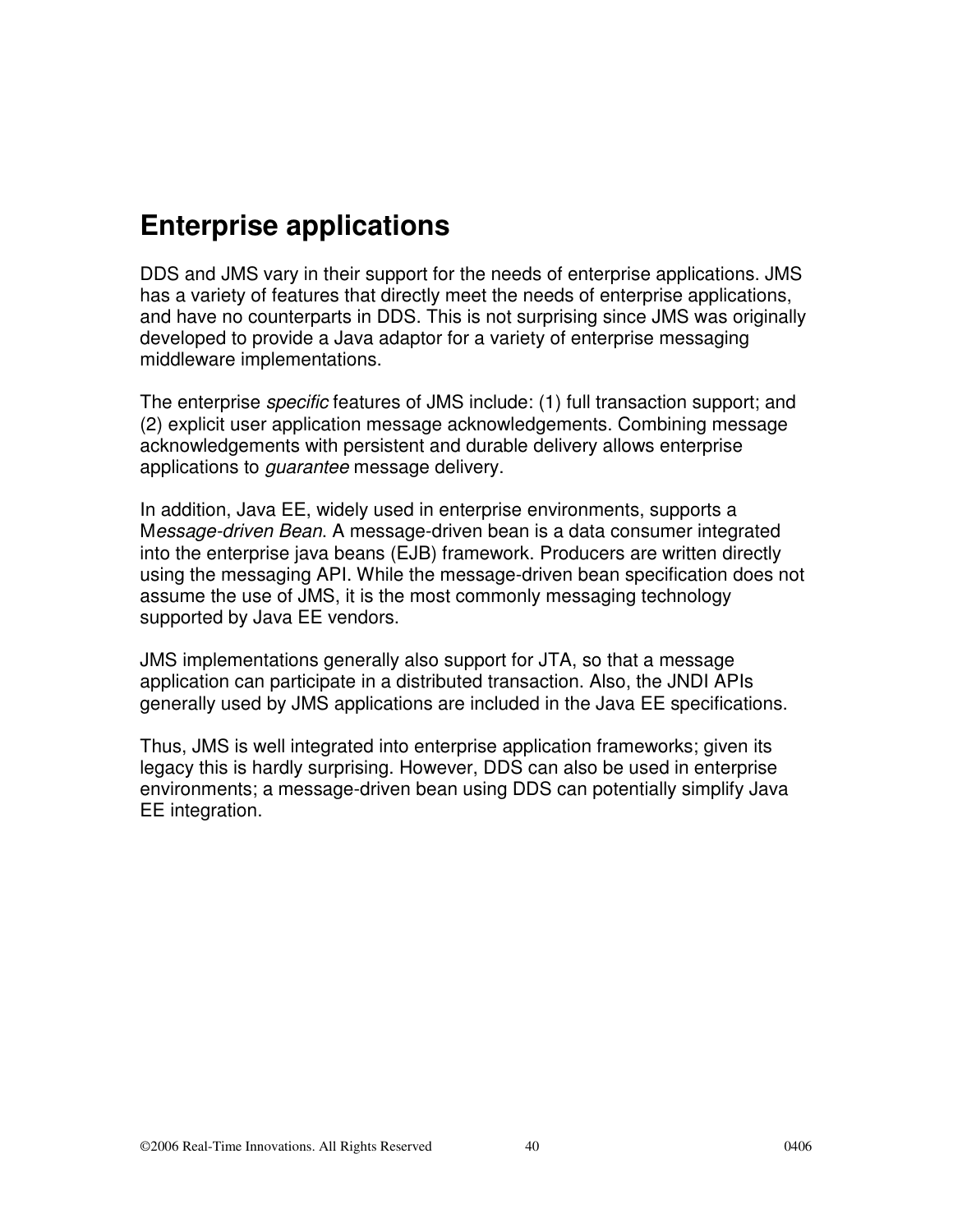# **Using DDS and JMS together**

We have compared the DDS and JMS technologies side-by-side, and considered the practical issues faced when using them. It should be obvious that the choice of DDS or JMS as the middleware technology has a significant impact on a datacentric design. While DDS and JMS offer some capabilities that are similar, there also offer some unique capabilities. Thus, a data-centric design may employ both in complementary ways. There is nothing precluding the use of JMS and DDS together in the same application. In developing a distributed system using both JMS and DDS, certain capabilities can facilitate development and integration. These include (1) DDS-JMS bridging; (2) JMS/DDS bindings; and (3) DDS for JMS discovery.

## **JMS-DDS bridging**

DDS-JMS bridging involves creating a "bridge" that is both a DDS and JMS application. A bridge allows JMS and DDS applications to interoperate.

A bridge forwards JMS messages as DDS data updates, and DDS data updates as JMS messages. A "bridge configuration" file can specify the mapping between DDS and JMS topics, types, and QoS. Such a bridge will incur data conversion and mapping overhead, and introduce a single point of failure between the DDS and JMS domains. It will be limited to supporting the "least common denominator" i.e. only the overlapping capabilities of DDS and JMS. It may not be always possible to provide end-to-end data delivery semantics. However, it can be useful for integrating disparate sub-systems using JMS or DDS.

## **JMS/DDS bindings**

JMS/DDS bindings wrap a DDS middleware with JMS APIs. JMS/DDS bindings can be useful for porting applications written to a JMS API to a DDS domain, or for developing JMS applications that are interoperable with DDS applications, or simply to enable a potentially higher performance JMS implementation.

Since DDS provides finer grained data distribution and management of data flows with many more QoS, it is possible to efficiently map and implement JMS APIs on top of DDS. JMS features not directly provided by DDS, such as PtP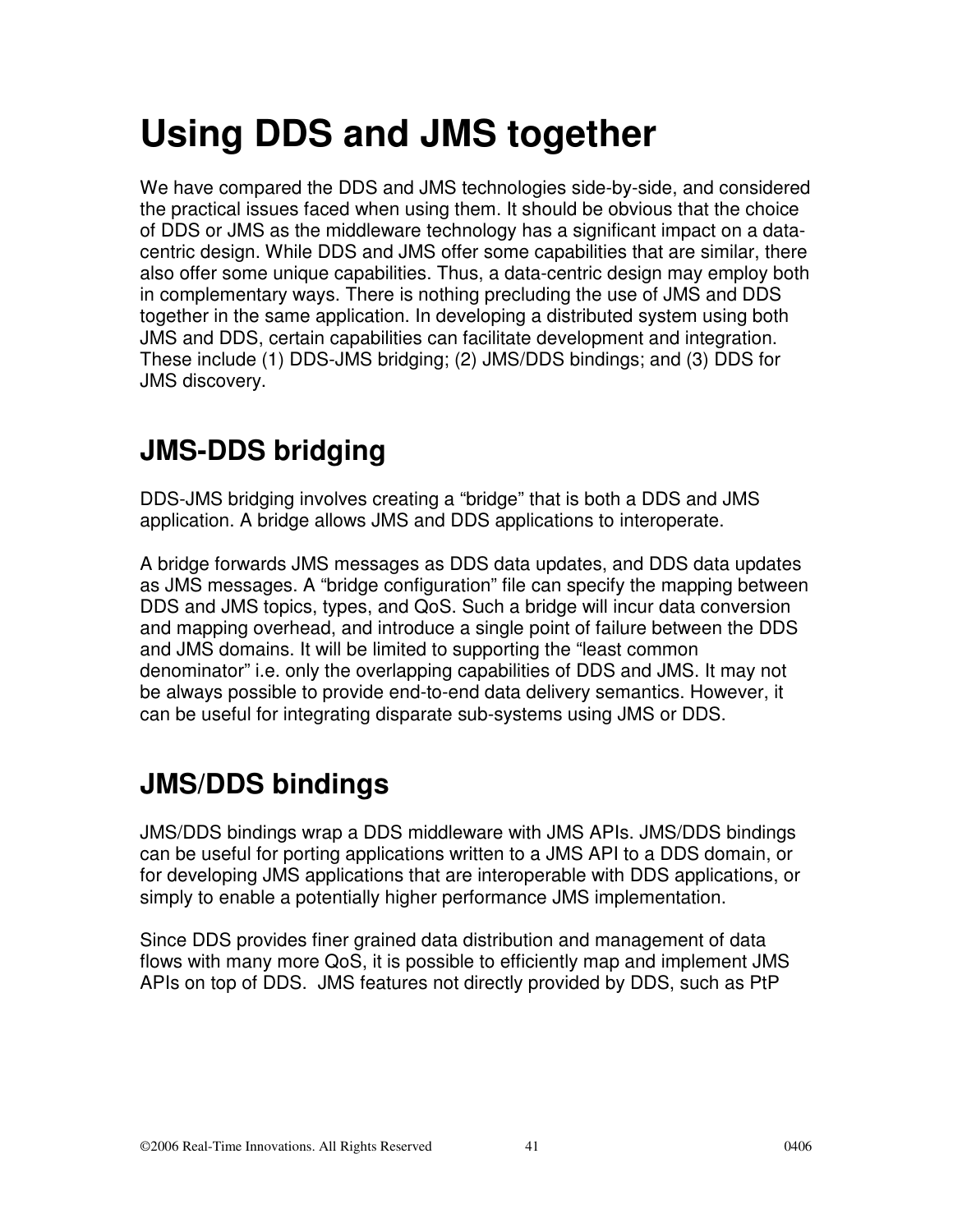messaging semantics, full transactional semantics, and client acknowledgement, can be implemented on top of the DDS APIs. The remaining JMS features can be mapped into DDS APIs.

Note that implementing a DDS API on top of JMS is not a practical idea, since JMS does not provide the fine granularity and low-level primitives needed to provide an efficient DDS implementation.

## **DDS for JMS discovery**

JMS clients rely on non-JMS APIs for creating the **ConnectionFactory** and **Destination** objects. Typically these objects are obtained by performing a JNDI lookup; these must have been already registered with the JNDI directory.

An application can alternatively utilize DDS to discover these objects. A JMS provider, they could use DDS to announce the configured **ConnectionFactory** and **Destination** objects to the client applications. A JMS client application would receive the available objects, select the ones it is interested in, and bootstrap the JMS APIs. This approach is useful in a mixed DDS and JMS environment, where DDS and JMS are used simultaneously to distribute different types of information. JMS applications can benefit from the use of DDS's spontaneous discovery mechanism.

# **Conclusions**

DDS and JMS differ in their ability to cater to the key data-centric design requirements. We discussed these differences with respect to (1) data modeling and manipulation, including lifecycle management, data filtering, and transformation; (2) dataflow routing and discovery, including point to point connectivity; (3) delivery quality of service (QoS) per data flow, including delivery effort levels, timing control, ordering control, time-to-live, and message priority; (4) resource specification and management, including resource limits, and history;(5) resiliency to failures, including redundancy and failover, and status notifications; and (6) performance and scalability.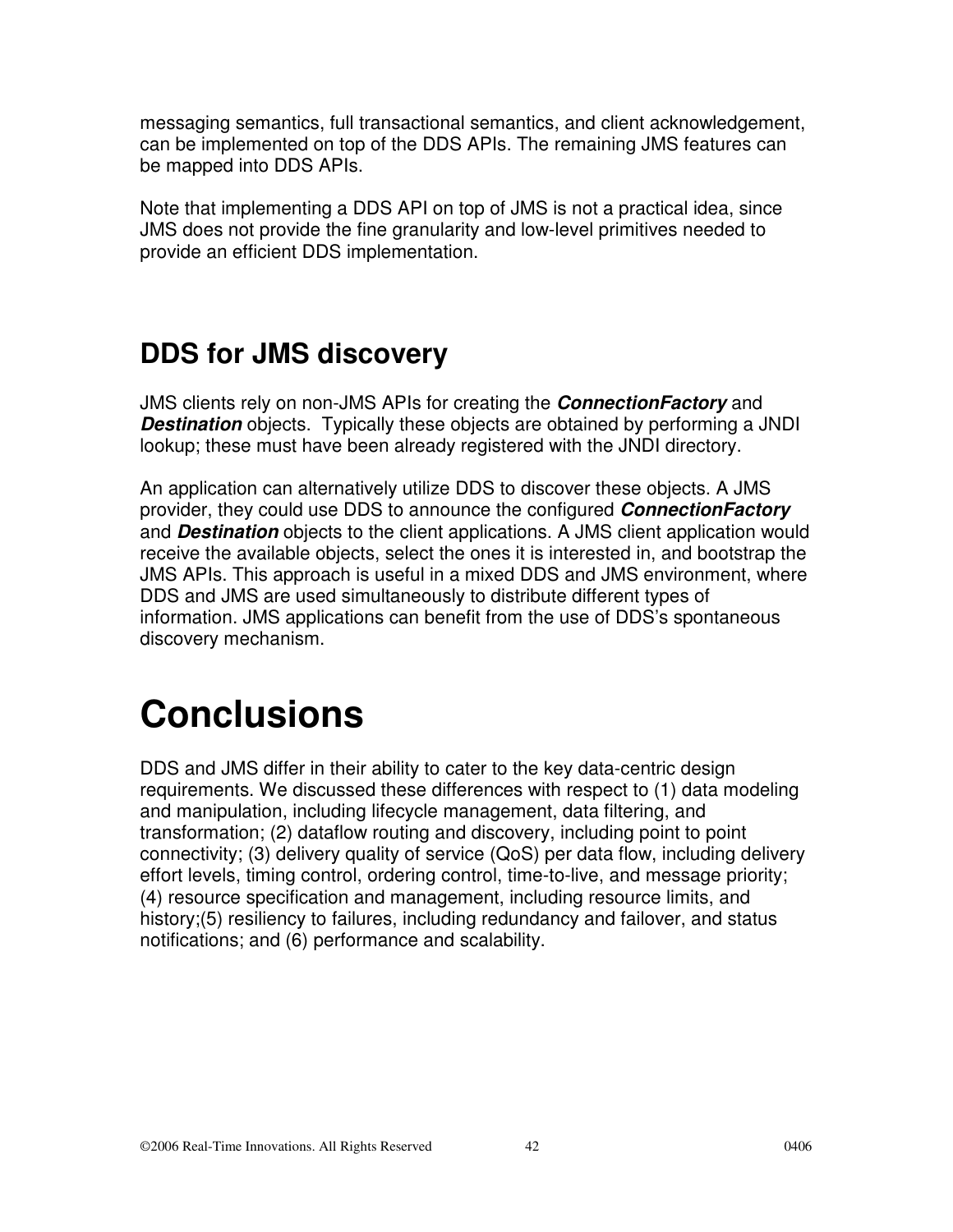DDS is newer standard based on fundamentally different paradigms than JMS, with regards to data modeling, dataflow routing, discovery, and data typing; these differences enable applications designers with powerful new architectural possibilities. Despite these differences, the user experience of writing to DDS APIs is similar to that of JMS APIs. DDS offers several enhanced capabilities with respect to data filtering and transformation, connectivity monitoring, redundancy and replication, and delivery effort. DDS offers new capabilities with respect to data-object lifecycle management, predictable delivery, delivery ordering, transport priority, resource management, and status notifications. JMS offers some capabilities not offered by DDS. These include client application acknowledgements, full transaction support, message priority, and point-to-point semantics requiring a message to be delivered to exactly one of many consumers.

DDS is amenable to a decentralized peer-to-peer architecture, which can be more robust and efficient compared to centralized server based architecture commonly used for JMS. Unlike JMS, which is a Java language standard, standard DDS APIs are available in many languages. Neither DDS nor JMS provide an interoperability protocol, although there is one currently under standardization for DDS. Neither specifies a transport model, although there are some capabilities in DDS that are better suited to unreliable transports such as UDP, while JMS can generally benefit from the availability of a reliable transport like TCP. Both DDS and JMS defer security to the application, and only provide support for communicating security credentials. Unlike DDS, JMS requires administration of the JMS provider (server) and JNDI registries. The API design choices made by DDS can support potentially higher performance (lower latency and higher throughput) and better scalability than JMS. DDS has some capabilities optimized for real-time applications, not found in JMS. JMS has some capabilities optimized for enterprise applications, not found in DDS.

DDS and JMS can be used simultaneously in an application. Infrastructure already invested in JMS can leverage DDS, and vice-versa. Possible approaches include: JMS-DDS bridging, JMS/DDS bindings, and using DDS for JMS discovery.

If you are designing or integrating distributed data-centric applications, DDS and JMS merit careful consideration. Using one or both can considerably simplify a data-centric design and integration, and help maintain the focus on application issues, rather than becoming bogged down by communication and data delivery concerns.